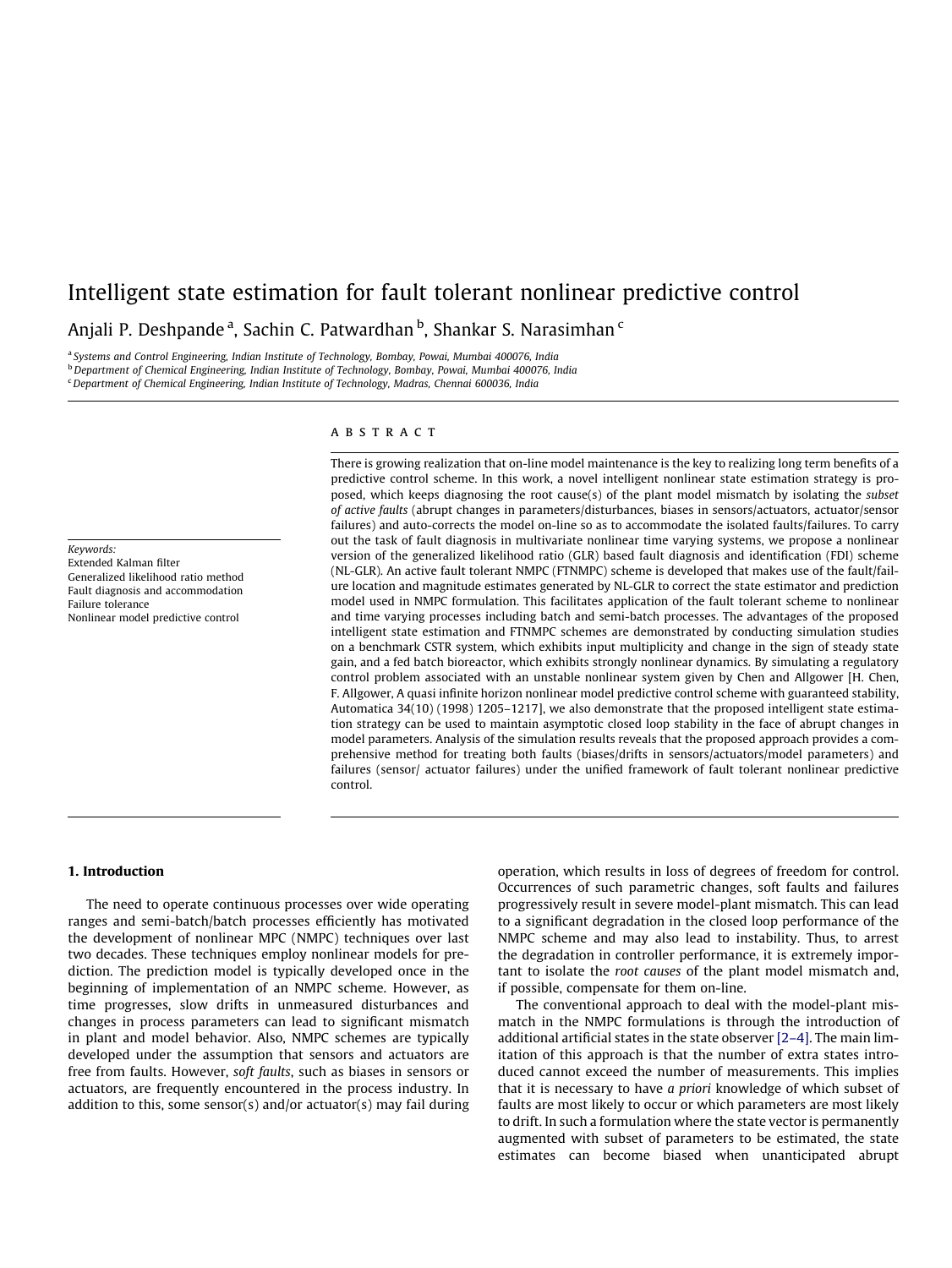changes/faults occur. Moreover, the permanent state augmentation approach cannot systematically deal with the difficulties arising out of sensor biases or actuator/sensor failures. The difficulties encountered while selecting such a subset in design of extended Kalman filter (EKF) for a complex large dimensional system (Tennessee Eastman problem) have been highlighted by Ricker and Lee [\[2\].](#page-17-0)

Attempts to develop fault-tolerant MPC schemes have mainly focused on dealing with sensor or actuator failures [\[5–7\]](#page-17-0). Yu et al. [\[6\]](#page-17-0) have proposed to develop a failure tolerant cascaded Kalman filter with online tuning parameters. This approach involves the design of main and auxiliary Kalman filter (KF) based on reliable set of measurements and complete set of measurements, respectively. The auxiliary KF is used to remove the bias from the estimates given by the main KF. The steady state gain of auxiliary KF is modified online based on the failed measurements. Though this approach achieves fault tolerance while maintaining the integrity in the estimate of the lost output, the fault detection and isolation aspect does not feature in the formulation. Recently, Prakash et al. [\[8\]](#page-17-0) have proposed an active fault tolerant linear MPC (FTMPC) scheme, which can systematically deal with soft faults in a unified framework. The FTMPC scheme is developed by integrating generalized likelihood ratio (GLR) method, a model based fault detection and identification (FDI) scheme, with the state space formulation of MPC based on Kalman filter. The GLR method performs fault identification using innovation sequence generated by the Kalman filter over a moving window of data in the past and this facilitates very close integration of the FDI and MPC schemes. The main limitation of these approaches arises from the use of linear perturbation model for performing control and diagnosis tasks. The use of linear models not only restricts its applicability to a narrow operating range but also limits the diagnostic abilities of fault detection and identification (FDI) components to only linear additive type faults. As a consequence, many faults that have a nonlinear effect on the system dynamics, such as abrupt changes in model parameters or unmeasured disturbances, have to be approximated as linear additive faults. Moreover, the FTMPC scheme does not deal with failures of sensors or actuators.

Recently, Mhaskar et al. [\[9,10\]](#page-17-0) have presented an approach that deals with control system or actuator failure in nonlinear processes subject to constraints. They have presented an approach for design of robust hybrid predictive candidate controllers, which guarantees stability from an explicitly characterized set of initial conditions, subject to uncertainty and constraints. Reconfiguration or controller switching is done to activate or deactivate the constituent control configuration in order to achieve fault tolerance. The Fault tolerant controller uses the knowledge of the stability regions of the back up control configurations to guide the state trajectory within the stability regions of the back up control configurations to enhance the fault tolerance capabilities. Their approach, however, requires nonlinear system under consideration to have input affine structure. In another article, Mhaskar et al. [\[11\]](#page-17-0) have presented an integrated fault detection and fault-tolerant control structure, for SISO nonlinear systems with input constraints subject to control failures. A bounded Lyapunov based controller has been developed, which depends on construction of control Lyapunov function. Upon failure of the primary controller, the faulty configuration is shut down and a well functioning fall back configuration is switched on. It may be noted that various control structures are developed by exploiting specific structural features of a nonlinear system, as no standard method is available for construction of these control Lyapunov functions. Also, these approaches, as proposed, do not address difficulties arising from abrupt changes in model parameters, mean shift in unmeasured disturbances, sensor/actuator biases and failed sensors.

Examination of various fault tolerant MPC/NMPC formulations proposed in literature reveals that the design of state observer is

the key to integration of fault tolerance with predictive control. If it is desired to achieve tolerance with respect to a broad spectrum of faults (abrupt changes in unmeasured disturbance, parameter drifts, sensor/actuator biases) and sensor/actuator failures in a typical situation where the number of degrees of freedom available for observer design (synonymous with the number of measurements available for observer construction) is limited (i.e. far less than the number faults and failures to be dealt), then it becomes imperative to introduce some degree of intelligence in the state estimation to overcome these limitations [\[12\]](#page-17-0). In the present work, an intelligent nonlinear state estimation strategy is proposed, which keeps diagnosing the root cause(s) of the plant model mismatch by isolating the subset of active faults and auto-corrects the model on-line so as to accommodate the isolated faults. To carry out the task of fault diagnosis in multivariate nonlinear time varying systems, we propose a nonlinear version of the generalized likelihood ratio (GLR) based FDI scheme, which is referred to as nonlinear GLR (NL-GLR) in the rest of the text. The NL-GLR scheme, along with the fault location, also generates an estimate of the fault magnitude, which is used to correct the prediction model used in the proposed fault tolerant NMPC (FTNMPC) formulation. As the proposed NL-GLR scheme is computationally demanding, it is further simplified for online implementation (SNL-GLR). This simplification is based on linearization of nonlinear process model around a nominal trajectory. The significant contributions of the work described in this paper are

- Development of an active fault tolerant control scheme for nonlinear processes by suitably integrating a nonlinear version of the GLR method for FDI with a nonlinear model based controller.
- Development of fault/failure isolation strategy when multiple faults and failures occur simultaneously.
- Development of a comprehensive method for treating both faults (biases/drifts in sensors/actuators/model parameters) and failures (sensor/actuator failures) in fault diagnosis and accommodation.

The above contributions allow application of the fault tolerant scheme to nonlinear and time varying processes including batch and semi-batch processes. The proposed fault tolerant scheme also overcomes the limitation on the number of extra states that can be added to the state space model in NMPC for offset removal and allows bias compensation for more variables than the number of measured outputs. The advantages of the proposed state estimation and control scheme are demonstrated by conducting simulation studies on a benchmark CSTR system, which exhibits input multiplicity and change in the sign of steady state gain, and a fed batch bioreactor, which exhibits strongly nonlinear dynamics. By simulating regulatory control problem associated with a unstable nonlinear system given by Chen and Allgower [\[1\]](#page-17-0), we also demonstrate that the proposed intelligent state estimation strategy can be used to recover closed loop stability in the face of abrupt changes in model parameters.

The rest of this article is organized as follows. To begin with, we develop the nonlinear version of GLR method. A fault tolerant NMPC formulation is presented in the subsequent section. We then proceed to present the results of simulation case studies. The main conclusions reached based on the analysis of these results are presented in the last section.

## 2. Fault diagnosis

In this section we develop an FDI method based on a nonlinear version of GLR scheme for diagnosing faults in nonlinear dynamic systems. To begin with, the method is described as applied once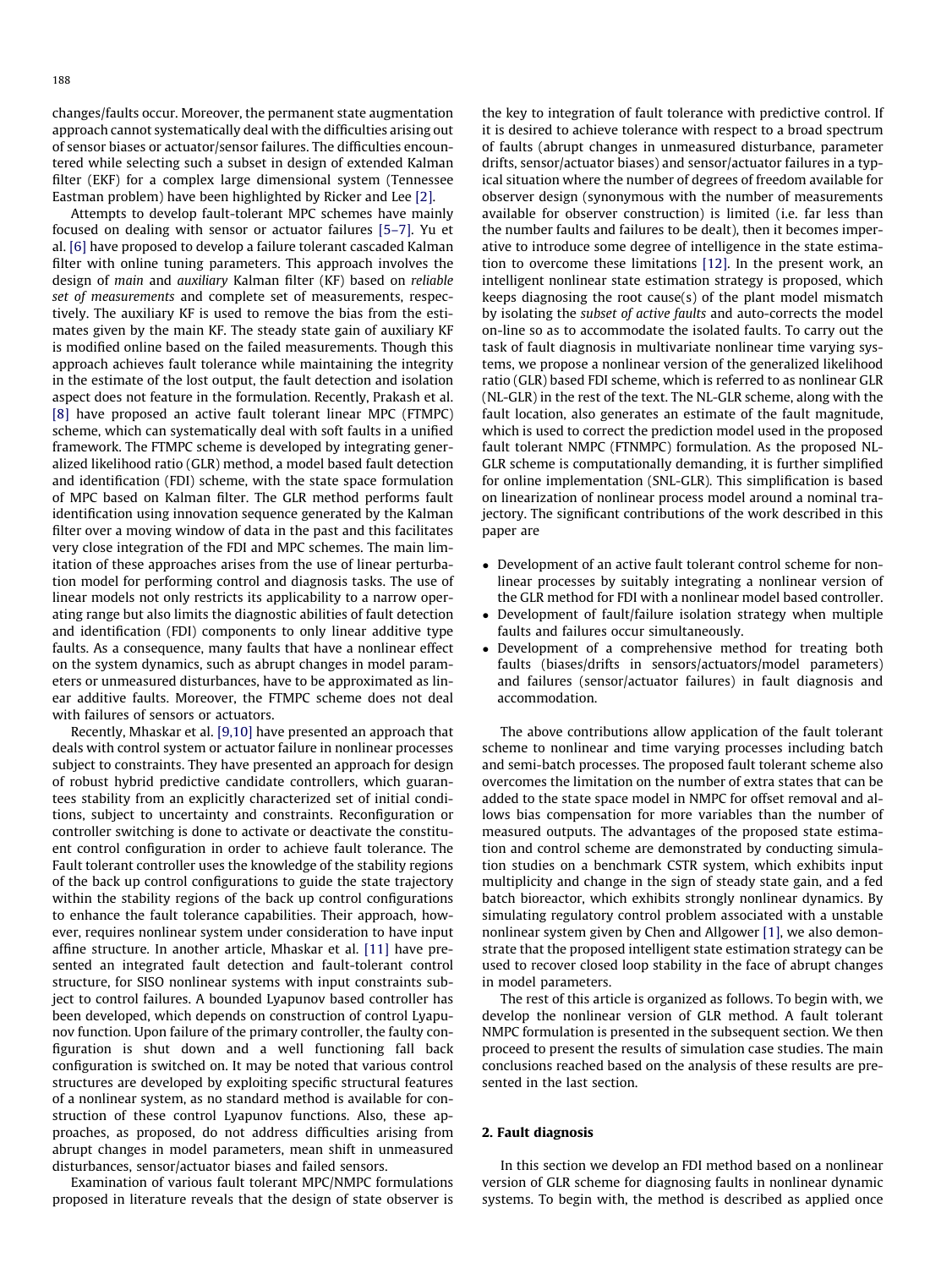<span id="page-2-0"></span>when a single fault is detected for the first time. Modifications necessary for on-line implementation of the FDI scheme when multiple faults occur sequentially are described later.

#### 2.1. Model for normal behavior

Consider a continuous time nonlinear stochastic system described by the following set of equations:

$$
\mathbf{x}(k+1) = \mathbf{x}(k) + \int_{kT}^{(k+1)T} \mathbf{F}[\mathbf{x}(\tau), \mathbf{u}(k), \mathbf{p}, \mathbf{d}(k)] d\tau
$$
 (1)

$$
\mathbf{d}(k) = \bar{\mathbf{d}} + \mathbf{w}(k) \tag{2}
$$

$$
\mathbf{y}(k) = \mathbf{H}[\mathbf{x}(k)] + \mathbf{v}(k) \tag{3}
$$

where  $\mathbf{x} \in R^n, \mathbf{y} \in R^r$  and  $\mathbf{u} \in R^m$  represent the state variables, measured outputs and manipulated inputs, respectively, and T represents sampling interval. The variables  $\mathbf{p} \in \mathbb{R}^p$  and  $\mathbf{d} \in \mathbb{R}^d$  represent the vector of parameters and unmeasured disturbance variables, respectively, which are likely to undergo deterministic changes. In addition, the unmeasured disturbances are also assumed to undergo random fluctuations. For mathematical tractability, these are simulated as piecewise constant between each sampling period and changing randomly from their nominal value at each sampling instant. Here,  $\mathbf{v}(k)$  and  $\mathbf{w}(k)$  are zero mean Gaussian white noise sequences with known covariance matrices. When process is not fully understood or when it is not possible to develop mechanistic models of each component of a system, it is often possible to develop grey box model by combining equations arising from first principles with some black box model components.

Eqs. (1) and (3) represent the normal or fault free behavior of the process, which can be used to develop a state estimator under normal operating conditions. In the present work, the state estimation is carried out using the standard linearized version of EKF [\[13\]](#page-17-0) as follows:

$$
\hat{\mathbf{x}}(k+1|k) = \hat{\mathbf{x}}(k|k) + \int_{kT}^{(k+1)T} \mathbf{F}[\mathbf{x}(\tau), \mathbf{m}(k), \bar{\mathbf{p}}, \bar{\mathbf{d}}] d\tau
$$
(4)

$$
\hat{\mathbf{x}}(k|k) = \hat{\mathbf{x}}(k|k-1) + \mathbf{L}(k)\gamma(k)
$$
\n(5)

It may be noted that we distinguish between the controller output,  $\mathbf{m}(k)$ , and manipulated input,  $\mathbf{u}(k)$ , entering the process. Under ideal and fault-free conditions, the controller output equals the manipulated input. The innovation sequence under normal operating condition is computed as

$$
\gamma(k) = \mathbf{y}(k) - \mathbf{H}[\hat{\mathbf{x}}(k|k-1)]
$$

The state and innovation covariance estimates are updated as follows:

$$
\mathbf{P}(k|k-1) = \mathbf{\Phi}(k)\mathbf{P}(k-1|k-1)\mathbf{\Phi}(k)^{\mathrm{T}} + \mathbf{\Gamma}_d(k)\mathbf{Q}\mathbf{\Gamma}_d(k)^{\mathrm{T}}
$$
(6)

$$
\mathbf{V}(k) = \mathbf{C}(k)\mathbf{P}(k|k-1)\mathbf{C}(k)^{\mathrm{T}} + \mathbf{R}
$$
\n(7)

$$
\mathbf{L}(k) = \mathbf{P}(k|k-1)\mathbf{C}(k)^{\mathrm{T}}[\mathbf{V}(k)]^{-1}
$$
\n(8)

$$
\mathbf{P}(k|k) = [\mathbf{I} - \mathbf{L}(k)\mathbf{C}(k)]\mathbf{P}(k|k-1)
$$
\n(9)

where

$$
\Phi(k) = \exp[\mathbf{A}(k)T]; \quad \mathbf{A}(k) = \left[\frac{\partial \mathbf{F}}{\partial \mathbf{x}}\right]_{(\hat{\mathbf{x}}(k|k-1), \mathbf{m}(k-1), \bar{\mathbf{p}}, \bar{\mathbf{d}})}
$$

$$
\mathbf{C}(k) = \left[\frac{\partial \mathbf{H}(\mathbf{x})}{\partial \mathbf{x}}\right]_{(\hat{\mathbf{x}}(k|k-1))};
$$

$$
\mathbf{B}_d(k) = \left[\frac{\partial \mathbf{F}}{\partial \mathbf{d}}\right]_{(\hat{\mathbf{x}}(k|k-1), \mathbf{m}(k-1), \bar{\mathbf{p}}, \bar{\mathbf{d}})}; \quad \Gamma_d(k) = \int_0^T \exp[\mathbf{A}(k)\tau] \mathbf{B}_d(k) \delta \tau
$$

Here,  $\bar{\mathbf{p}}$  and  $\bar{\mathbf{d}}$  are assumed to be the nominal values of parameters and the unmeasured disturbances, respectively. In remainder of the text, we refer to this EKF as normal EKF.

## 2.2. Fault detection

When process starts behaving abnormally, the first task is to detect the deviations from the normal operating conditions. To simplify the task of fault detection, it is further assumed that, under normal operating conditions, the innovation sequence  $\{y(k)\}\$ is a zero mean Gaussian white noise sequence with covariance  $V(k)$ . The whiteness of innovation sequence generated by the normal EKF is taken as an indicator of absence of plant-model mismatch. A significant and sustained departure from this behavior is assumed to result from model plant mismatch. To detect such departures systematically, a simple statistical test namely fault detection test (FDT) as given in Prakash et al. [\[14\]](#page-17-0) is modified based on the innovations obtained from the normal EKF. This test is applied at each time instant to estimate the time of occurrence of a fault. The test statistic for this purpose is given as follows:

$$
\epsilon(k) = \gamma(k)^{\mathrm{T}} \mathbf{V}(k)^{-1} \gamma(k)
$$
\n(10)

Since it is assumed that innovation sequence is a zero mean Gaussian white noise process, the above test statistic follows a central chi-square distribution [\[15,16\]](#page-17-0) with  $r$  degrees of freedom, which can be used to fix the threshold. Here  $r$  is the number of measurements. If FDT is rejected, the occurrence of a fault is further confirmed by examining innovation sequence in the time interval  $[t, t + N]$ . The test statistic given by Eq. [\(11\)](#page-3-0) is used for this purpose, which follows a central chi-square distribution with  $r(N + 1)$  degrees of freedom:

$$
\epsilon(t, N) = \sum_{k=t}^{t+N} \gamma(k)^{\mathrm{T}} \mathbf{V}(k)^{-1} \gamma(k)
$$
\n(11)

If this test statistic exceeds the threshold, the occurrence of the fault or failure is confirmed. Window size for FDI computations is the tuning parameter. A large size of window reduces false alarms and also improves the magnitude estimates of the fault. However a very high value of N may result in operating the process in a degraded mode for a long time, which may have a deteriorating effect on the performance.

## 2.3. Fault and failure models

Once the occurrence of a fault is confirmed, the next step is to isolate the fault and estimate its magnitude. To identify the fault(s) that might have occurred, it is necessary to develop a model for each hypothesized fault or failure that describes its effect on the evolution of the process variables. A fault can either develop as an abrupt (step-like) change or as a slow drift from its nominal value. For example, an abrupt change in jth parameter can be modelled as

$$
\mathbf{p}_{p_j}(k) = \bar{\mathbf{p}} + b_{p_j} \mathbf{e}_{p_j} \sigma(k - t) \tag{12}
$$

Here,  $b_{p_i}$  represents change in the parameter value from its nominal value,  $e_{p_i}$  represents parameter fault vector with *j*th element equal to unity and all other elements equal to zero and  $\sigma(k - t)$  represents a unit step function defined as

$$
\sigma(k-t) = 0 \text{ if } k < t; \quad \sigma(k-t) = 1 \text{ if } k \geq t
$$

Similarly, if bias occurs in jth sensor at instant  $t$ , then, subsequent to the occurrence of bias in the sensor, the behavior of measured outputs is modeled as follows:

$$
\mathbf{y}_{y_j}(k) = \mathbf{H}[\mathbf{x}(k)] + b_{y_j} \mathbf{e}_{y_j} \sigma(k-t) + \mathbf{v}(k)
$$
\n(13)

On the other hand, if jth unmeasured disturbance changes as a slow drift, then the corresponding fault model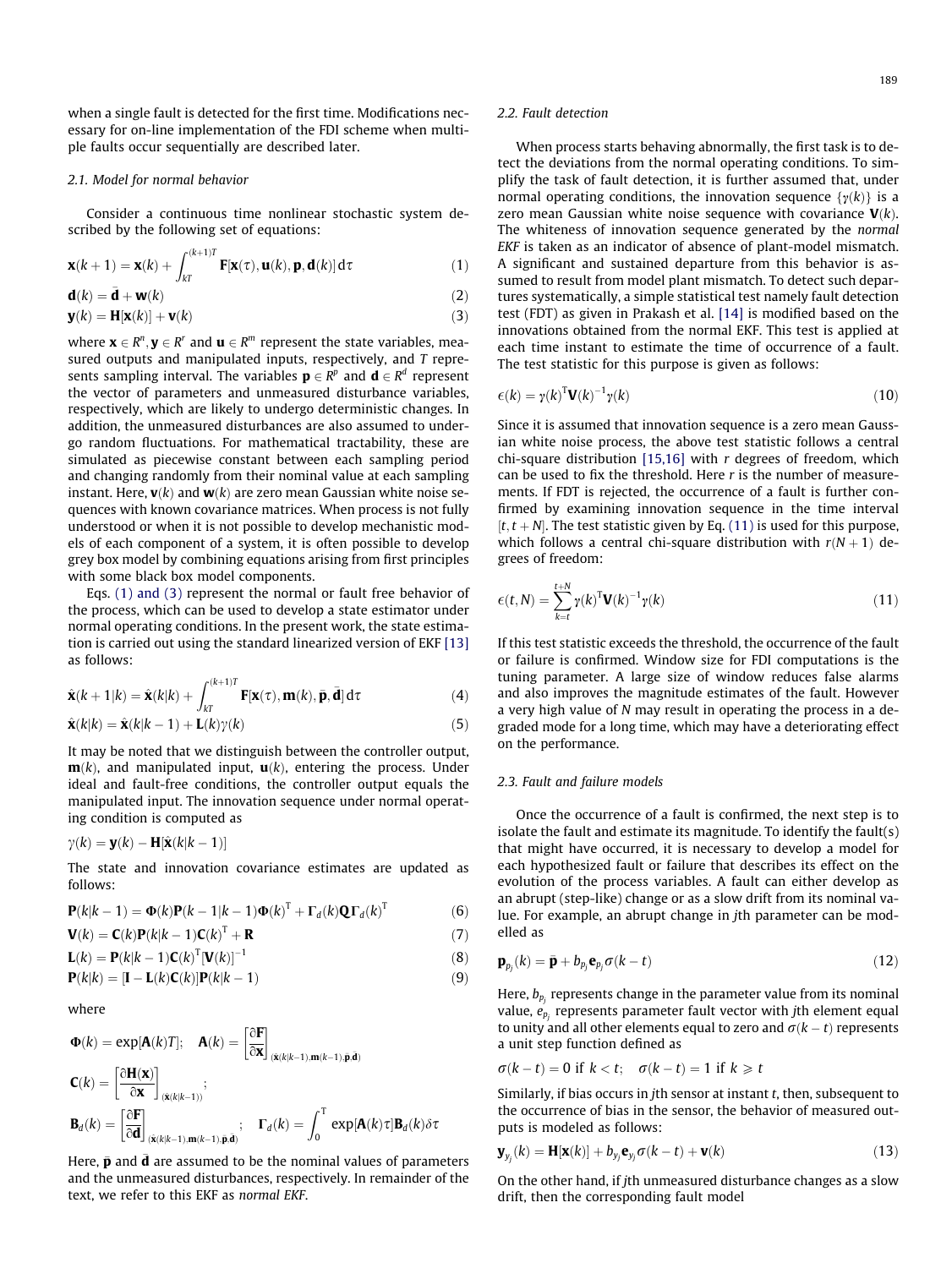<span id="page-3-0"></span>
$$
\mathbf{d}_{d_j}(k) = \bar{\mathbf{d}} + \mathbf{w}(k) + b_{d_j} \mathbf{e}_{d_j} \varsigma(k - t)
$$
  
\n
$$
\varsigma(k - t) = 0 \text{ if } k < t; \quad \varsigma(k - t) = t \text{ if } k \geq t
$$
\n(14)

Here,  $b_{d}$  represents the magnitude of the unmeasured disturbance variable change and  $e_{d_i}$  represents the corresponding fault location vector.

When an actuator or a sensor fails abruptly, then the models for failure modes have to be developed in a different manner [\[17\]](#page-17-0). For example, if jth actuator is stuck abruptly at instant  $t$ , then plant input  $\mathbf{u}(k)$  subsequent to the failure (denoted as  $\mathbf{u}_{u_j}(k)$ ) can be represented as

$$
\mathbf{u}_{u_j}(k) = \mathbf{m}(k) + [b_{u_j} - \mathbf{e}_{u_j}^{\mathrm{T}} \mathbf{m}(k)] \mathbf{e}_{u_j} \sigma(k - t)
$$
\n(15)

where  $b_{u_i}$  represents constant value at which the jth actuator is stuck. Model given in Eq. (15), indicates that though the controller manipulates  $\mathbf{m}(k)$  in the usual manner, the signal going to the plant from an actuator becomes constant due to some fault in the actuator.

When *j*th sensor fails abruptly at instant  $t$ , it is often observed that we get a constant reading close to the value measured by digital to analog converter before the failure occurs. Thus, if jth sensor fails at instant t, we propose to model the behavior of the measurement vector subsequent to the failure as follows:

$$
\mathbf{y}_{y_j}(k) = \mathbf{H}[\mathbf{x}(k)] + [b_{y_j} - \mathbf{e}_{y_j}^{\mathrm{T}} \mathbf{H}[\mathbf{x}(k)]] \mathbf{e}_{y_j} \sigma(k-t) + \mathbf{v}(k)
$$
(16)

where  $b_{y_i}$  represents constant value at which the jth sensor reading is stuck. According to Eq. (16), the measurement coming from a particular sensor in a plant gives a signal with constant mean when a sensor fails, though the true plant output is changing.

#### 2.4. Review of linear GLR method

In this work, a new approach has been proposed for fault identification based on EKF. As motivation for developing the new approach is derived from the version of linear GLR, method proposed by Narasimhan and Mah [\[18\]](#page-17-0) and Willsky and Jones [\[19\]](#page-17-0), a brief review of their method is presented here. The linear GLR method makes use of the innovation sequences generated by the normal Kalman filter and Kalman filters obtained under different fault assumptions. Let  $\{\gamma(t) \dots \gamma(t+N)\}\$  represent the sample of innovation vectors generated by the normal Kalman filter over a window for time  $[t, t + N]$  after a fault is detected. This innovation sequence obtained from the normal Kalman Filter is viewed as a Gaussian random process with unknown means  $\mu(k;t)$  and covariance matrices  $V(k; t)$ . The hypothesis  $H_0$  for absence of a fault in the observed data can be written as

 $H_0$  :  $\mu(k; t) = 0$ 

which is referred to as null hypothesis and the alternate hypothesis  $H_1$  for the presence of a fault in the observed data can be written as

$$
H_1: \mu(k; t) = b_{f_j} \mathbf{G}_{f_j}(k; t) \mathbf{e}_{f_j} + \mathbf{g}_{f_j}(k; t)
$$
  

$$
k \in [t, t + N] \text{ and } f \in \mathbf{p}, \mathbf{d}, \mathbf{y}, \mathbf{u}
$$

where  $b_{\textit{f}_{\textit{j}}}$  refers to magnitude of a fault  $\textit{f}_{\textit{j}},$   $\textbf{G}_{\textit{f}}(k;t)$  and  $\textbf{g}_{\textit{f}_{\textit{j}}}(k;t)$  represent fault signature matrix and fault signature vector, respectively, which describe the effect of fault  $f_i$  on the innovations. Fault identification (fault location and magnitude estimation) is carried out by maximizing the log-likelihood function

$$
T = \sup_{b_{f_j}, f_j} T_{f_j} \tag{17}
$$

$$
T_{f_j} = \sum_{k=t}^{t+N} \gamma^{\mathrm{T}}(k) \mathbf{V}(k)^{-1} \gamma(k) - \inf_{b_{f_j}} \sum_{k=t}^{t+N} \gamma_{f_j}^{\mathrm{T}}(k) \mathbf{V}(k)^{-1} \gamma_{f_j}(k)
$$
(18)

where  $\gamma_{f_j}(k) = [\gamma(k) - b_{f_j}G_{f_j}(k;t)e_{f_j} - \mathbf{g}_{f_j}(k;t)]$  represents the innovation sequence generated by the fault mode Kalman filter developed under the assumption that fault  $f_i$  has occurred. Thus, the fault isolation can be viewed as finding the observer that best explains data in window  $[t, t + N]$ . It may be noted that the first term in Eq. (18) is same for all hypothesized faults. Thus, once a fault is detected, then the fault type together with its magnitude (i.e.  $b_{f_i}$  and  $f_j$ ) is determined by solving the following set of optimization problems:

$$
\inf_{b_{f_j}, f_j} \sum_{k=t}^{t+N} \gamma_{f_j}^{\mathrm{T}}(k) \mathbf{V}(k)^{-1} \gamma_{f_j}(k) \tag{19}
$$

## 2.5. Nonlinear GLR method

In the GLR method, linearity of the process model/observers and additive nature of faults can be exploited to develop recursive relationships between the innovation sequences generated by the normal Kalman filter and fault mode Kalman filters developed under different fault assumptions (ref. [\[14\]](#page-17-0) for details). However, for a general nonlinear system governed by Eqs. [\(1\) and \(3\)](#page-2-0), most of the faults affect system dynamics in a nonlinear manner and similar recurrence relationships cannot be derived. Thus, to develop a nonlinear analog of the GLR method, we formulate a separate EKF for each hypothesized fault model over the time window  $[t, t + N]$ , with the assumption that a fault has occurred at time instant  $t$ . We then pose the problem of fault isolation as "finding the fault mode observer that best explains the measurement sequence  $\{y(t) \dots y(t+N)\}\)$  collected over a window for time  $[t, t+N]$ ".

To understand the proposed FDI method, consider an observer developed under the assumption that an actuator has failed. Assuming that actuator  $j$  has failed at instant  $t$ , the process behavior over window  $[t, t + N]$  can be described as follows:

$$
\mathbf{x}_{u_j}(i+1) = \mathbf{x}_{u_j}(i) + \int_{i}^{(i+1)T} \mathbf{F}[\mathbf{x}_{u_j}(\tau), \mathbf{u}_{u_j}(i), \mathbf{p}, \mathbf{d}] d\tau
$$
\n(20)

$$
\mathbf{y}_{u_j}(i) = \mathbf{H}[\mathbf{x}_{u_j}(i)] + \mathbf{v}(i)
$$
\n(21)

where  $\mathbf{u}_{u_i}$  is given by Eq. (15). Assuming that a fault has occurred at  $t$ , the corresponding fault mode observer can be formulated as follows:

$$
\hat{\mathbf{x}}_{u_j}(i|i-1) = \hat{\mathbf{x}}_{u_j}(i-1|i-1) + \int_{(i-1)T}^{(i)T} \mathbf{F}[\mathbf{x}_{u_j}(\tau), \mathbf{m}_{u_j}(i-1), \bar{\mathbf{p}}, \bar{\mathbf{d}}] d\tau
$$
\n(22)

$$
\mathbf{m}_{u_j}(i) = \mathbf{m}(i) + [b_{u_j} - \mathbf{e}_{u_j}^{\mathrm{T}} \mathbf{m}(i)] \mathbf{e}_{u_j}
$$
 (23)

$$
\hat{\mathbf{x}}_{u_j}(i|i) = \hat{\mathbf{x}}_{u_j}(i|i-1) + \mathbf{L}_{u_j}(i)\gamma_{u_j}(i)
$$
\n(24)

$$
\gamma_{u_j}(i) = \mathbf{y}(i) - \mathbf{H}[\hat{\mathbf{x}}_{u_j}(i|i-1)]
$$
\n(25)

$$
\hat{\mathbf{x}}_{u_j}(t|t) = \hat{\mathbf{x}}(t|t) \tag{26}
$$

where  $i \in [t, t + N]$  and  $\mathbf{L}_{u_j}(i)$  represents the Kalman Gain matrices for this fault mode observer computed using equations of the form [\(6\)–\(9\).](#page-2-0) For each hypothesized fault, a separate fault mode observer is developed in a similar manner over window  $[t, t + N]$ .

The next step is to generate estimates of the parameters of the fault model for each hypothesized fault. Taking motivation from linear GLR method, the fault magnitude estimation problem is formulated as a nonlinear optimization problem as follows:

$$
\min_{b_{f_j}}(\mathbf{J}_{f_j}) = \sum_{i=t}^{t+N} \gamma_{f_j}^{\mathrm{T}}(i) \mathbf{V}_{f_j}(i)^{-1} \gamma_{f_j}(i)
$$
\n(27)

where  $\gamma_{f_j}(i)$  and  $\mathbf{V}_{f_j}(i)$  are the innovations and the innovations covariance matrices, respectively, computed using the fault mode observer corresponding to fault  $f_j$ . The fault mode observer that best explains the measurement sequence  $\{y(t) \dots y(t+N)\}\$ is one for which the value of  $(\mathbf{J}_{f_i})$  is minimum. Thus, the fault  $f_j$  that corresponds to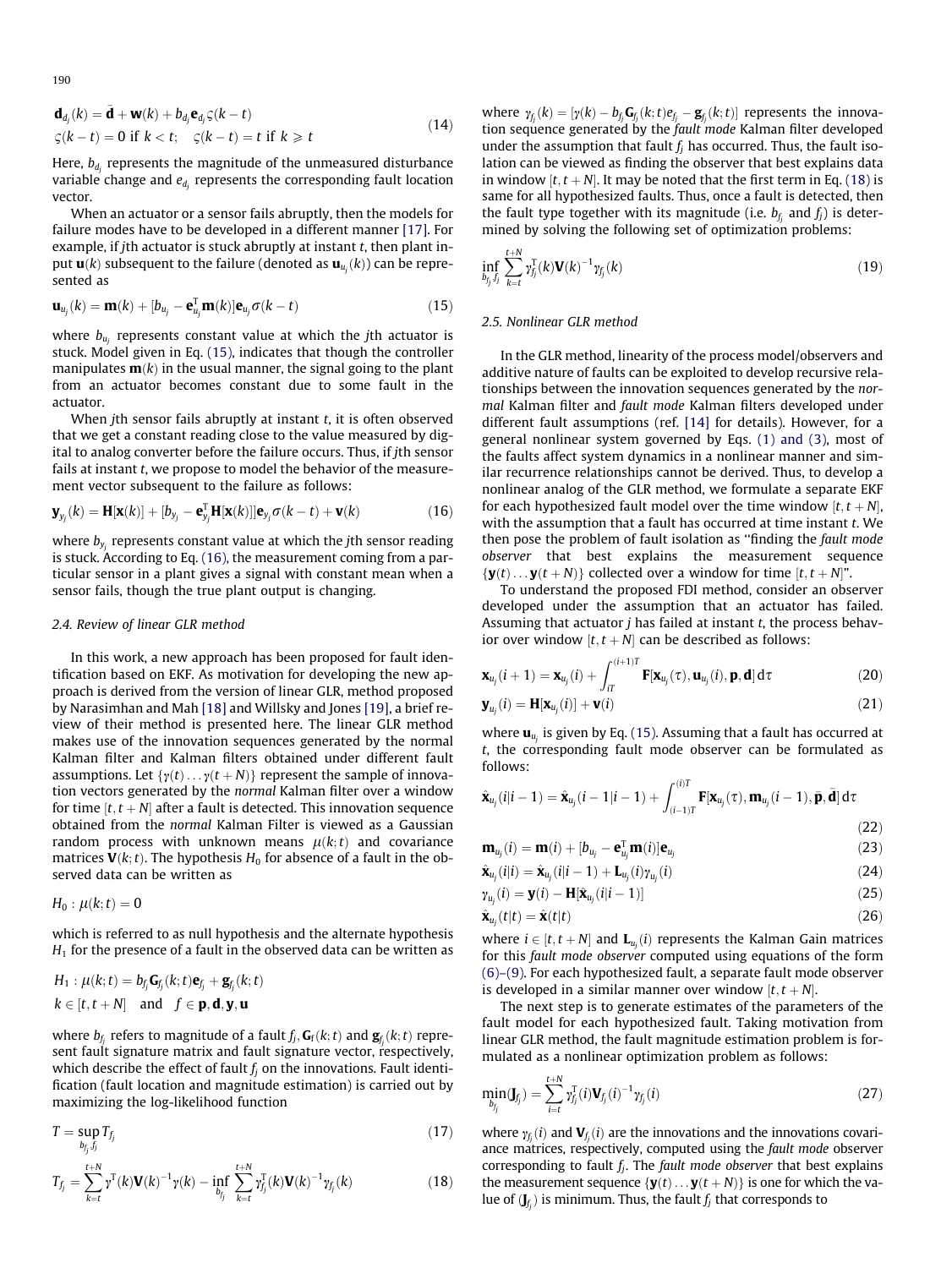$$
\min_{f_j \in (\mathbf{p}, \mathbf{d}, \mathbf{y}, \mathbf{u})} [(\mathbf{J}_{f_j})] \tag{28}
$$

is isolated as the fault that has occurred at time  $t$  and its corresponding magnitude estimate  $\hat{b}_{\mathit{f_j}}$  is taken as fault magnitude. This proposed approach for fault identification, which is motivated by linear GLR method, is referred to as Nonlinear GLR (NL-GLR) method in the rest of the text.

# 2.6. Simplification of NL-GLR method

The NL-GLR method proposed above involves solving multiple nonlinear optimization problems, which are subjected to nonlinear ODE constraints. Such NLPs are notoriously difficult to solve and computationally demanding from the viewpoint of on-line implementation. To simplify the task of on-line fault isolation, we propose a simplified version of the proposed NL-GLR method. This simplification is based on linearization of the nonlinear process model along a nominal trajectory defined as follows:

$$
\{[\hat{\mathbf{x}}(i|i), \mathbf{m}(i-1), \bar{\mathbf{d}}, \bar{\mathbf{p}}] : i \in [t-1, t+N-1]\}
$$

which is generated using the Normal EKF under the assumption that no fault has occurred over window  $[t, t + N]$ . Now, for small magnitude faults, the system dynamics under faulty conditions  $\{ \mathbf{x}_{f_j}(i): i \in [t, t+N]\}$  can be viewed as deviation from the nominal trajectory generated by Normal EKF. Under the hypothesis of occurrence of fault  $f_i$ , let the deviation in the state estimates from the nominal trajectory be represented as

$$
\delta \mathbf{x}_{f_j}(i) = \mathbf{x}_{f_j}(i) - \hat{\mathbf{x}}(i|i) \tag{29}
$$

Then, using the Taylor series expansion in the neighborhood of the nominal trajectory and neglecting higher order terms, a time varying linear perturbation model in the neighborhood of the nominal trajectory can be obtained as follows:

$$
\delta \mathbf{x}_{f_j}(i+1) = \varkappa(i) + \Phi(i)\delta \mathbf{x}_{f_j}(i) + \Gamma_u(i)\delta \mathbf{m}(i) + \Gamma_d(i)\delta \mathbf{d} + \Gamma_p(i)\delta \mathbf{p} + \Gamma_d(i)\mathbf{w}(i) \delta \mathbf{y}_{f_j}(i) = \mathbf{C}(i)\delta \mathbf{x}_{f_j}(i) + \mathbf{v}(i)
$$
\n(31)

$$
\delta \mathbf{m}(i) = \mathbf{m}(i) - \mathbf{m}(i-1) \tag{32}
$$

$$
\mathbf{y}_{f_j}(i) = \mathbf{C}(i)\hat{\mathbf{x}}(i|i) + \delta \mathbf{y}_{f_j}(i)
$$
\n(33)

$$
i\in [t-1,t+N-1]
$$

where  $\delta \mathbf{d}$  and  $\delta \mathbf{p}$  represent vectors of abrupt changes in unmeasured disturbances and model parameters from their nominal values, respectively. The time varying vector  $\mathbf{x}(i)$  and matrices  $\Phi(i), \Gamma_u(i), \Gamma_d(i), \Gamma_n(i), C(i)$  appearing in the above set of equations are computed by linearizing the normal process model along the nominal trajectory as follows:

$$
\mathbf{x}(i) = \int_0^T \exp(\mathbf{A}(i)q)\mathbf{F}[\hat{\mathbf{x}}(i|i), \mathbf{m}(i-1), \bar{\mathbf{p}}, \bar{\mathbf{d}}] \, \mathrm{d}q \tag{34}
$$

$$
\Phi(i) = \exp[\mathbf{A}(i)T]; \quad \mathbf{A}(i) = \left[\frac{\partial \mathbf{F}}{\partial \mathbf{x}}\right]_{(\bullet)}; \quad \mathbf{C}(i) = \left[\frac{\partial \mathbf{H}}{\partial \mathbf{x}}\right]_{(\bullet)} \tag{35}
$$

$$
\Gamma_u(i) = \int_0^T \exp(\mathbf{A}(i)q)\mathbf{B}_u(i) dq; \quad \mathbf{B}_u(i) = \left[\frac{\partial \mathbf{F}}{\partial \mathbf{m}}\right]_{(\bullet)}
$$
(36)

$$
\Gamma_p(i) = \int_0^T \exp(\mathbf{A}(i)q)\mathbf{B}_p(i) dq; \quad \mathbf{B}_p(i) = \left[\frac{\partial \mathbf{F}}{\partial \mathbf{p}}\right]_{(\bullet)}
$$
(37)

$$
\Gamma_d(i) = \int_0^T \exp(\mathbf{A}(i)q)\mathbf{B}_d(i) dq; \quad \mathbf{B}_d(i) = \left[\frac{\partial \mathbf{F}}{\partial \mathbf{d}}\right]_{(\bullet)}
$$
(38)

$$
(\bullet) \equiv (\hat{\mathbf{x}}(i|i), \mathbf{m}(i-1), \bar{\mathbf{p}}, \bar{\mathbf{d}})
$$
\n(39)

Based on the above perturbation model a separate linearized observer is formulated over a time window  $[t, t + N]$  for each hypothesized fault. For example, consider a case where jth actuator has failed. Let  $b_{u_i}$  denote the magnitude at which the jth input is stuck. Assuming that the fault has occurred at  $t$ , the linearized observer can be formulated as follows:

$$
\delta \hat{\mathbf{x}}_{u_j}(i|i-1) = \varkappa(i-1) + \Phi(i-1)\delta \hat{\mathbf{x}}_{u_j}(i-1|i-1) + \Gamma_u(i-1)\delta \mathbf{m}_{u_j}(i-1)
$$
\n(40)

$$
\hat{\gamma}_{u_j}(i) = \delta \mathbf{y}(i) - \mathbf{C}(i) \delta \hat{\mathbf{x}}_{u_j}(i|i-1)
$$
\n(41)

$$
\delta \hat{\mathbf{x}}_{u_j}(i|i) = \delta \hat{\mathbf{x}}_{u_j}(i|i-1) + \mathbf{L}(i)\hat{\mathbf{y}}_{u_j}(i)
$$
\n(42)

$$
\delta \mathbf{m}_{u_j}(i) = \mathbf{m}_{u_j}(i) - \mathbf{m}(i-1) \tag{43}
$$

$$
= \delta \mathbf{m}(i) + [b_{u_j} - \mathbf{e}_{u_j}^{\mathrm{T}} \mathbf{m}(i)] \mathbf{e}_{u_j}
$$
 (44)

$$
\delta \mathbf{y}(i) = \mathbf{y}(i) - \mathbf{C}(i)\hat{\mathbf{x}}(i|i) \tag{45}
$$

for  $i \in [t, t + N]$  starting from the initial condition  $\delta\hat{\mathbf{x}}_{u_j}(t-1 \mid t-1) = \bar{0}$ . It may be noted that the Kalman gain matrices {**L**(*i*) :  $i \in [t, t + N]$ } obtained from the normal EKF are used for state correction. Also, the time varying matrices  $\Phi(i)$ ,  $\Gamma_u(i)$ , and  $C(i)$  have to be computed only once by this approach, which significantly reduces on-line computational burden. The fault magnitude for each hypothesized fault is estimated from the following optimization problem:

$$
\min_{b_{f_j}}(\mathbf{J}_{f_j}) = \sum_{i=t}^{t+N} \hat{\eta}_j^{\mathrm{T}}(i) [\mathbf{V}(i)]^{-1} \hat{\gamma}_{f_j}(i) \tag{46}
$$

$$
f \in \mathbf{y}, p, d, u \tag{47}
$$

where  **is the covariance matrix for the innovations from the** *normal EKF* and  $\gamma_{f_j}(i)$  is the innovation sequence from the linearized observer under fault hypothesis  $f_i$ . The fault isolation can now be carried out by finding fault  $f_i$  that corresponds to minimum value of  $\mathbf{J}_{f_j}$ .

Once a fault  $f_i$  is isolated, a refined estimate of the fault magnitude is generated by formulating a nonlinear optimization problem [\(27\)](#page-3-0) as described in the previous sub-section. This simplification of NL-GLR, referred to as SNL-GLR in the rest of the text, reduces the on-line computational burden significantly. The nonlinear optimization is carried out only once for refinement of fault magnitude estimate for the fault that has been isolated.

# 2.7. Multiple simultaneous faults

In the previous section, the proposed FDI method has been described for the case when a single (root cause) fault occurs. If multiple (root cause) faults occur simultaneously (i.e. at the same time instant), the above formulation can be extended to isolate and estimate magnitudes of multiple simultaneous faults as follows. In this case, we propose to enumerate all possible combinations of multiple faults that can occur simultaneously and develop fault mode observers for each hypothesized combination. For example if simultaneous faults are to be hypothesized in jth sensor and lth parameter, then the observer for this combination of faults can be formulated as follows:

$$
\hat{\mathbf{x}}_{(p_i, y_j)}(i|i-1) = \hat{\mathbf{x}}_{(p_i, y_j)}(i-1|i-1) + \int_{(i-1)T}^{iT} \mathbf{F}[\hat{\mathbf{x}}_{(p_i, y_j)}(t), \mathbf{m}(i),
$$

$$
(\bar{\mathbf{p}} + b_{p_1} \mathbf{e}_{p_1}), \bar{\mathbf{d}}] dt
$$
(48)  

$$
\hat{\mathbf{x}}_{(2,1)}(i|i) = \hat{\mathbf{x}}_{(2,1)}(i|i-1) + \mathbf{L}_{(2,1)}(i)\mathbf{y}_{(1)}(i)
$$
(49)

$$
\mathbf{A}(p_i, y_j) \left( \mathbf{l} | \mathbf{l} \right) = \mathbf{A}(p_i, y_j) \left( \mathbf{l} | \mathbf{l} \right) = \mathbf{1} \mathbf{I} + \mathbf{L}(p_i, y_j) \left( \mathbf{l} \right) \mathbf{V}(p_i, y_j) \left( \mathbf{l} \right)
$$
\n
$$
(43)
$$

$$
\gamma_{(p_i, y_j)}(i) = \mathbf{y}(i) - [\mathbf{H}[\hat{\mathbf{x}}_{(p_i, y_j)}(i)] + b_{y_j} \mathbf{e}_{y_j}] \tag{50}
$$

for 
$$
i \in [t, t + N]
$$
 with  $\hat{\mathbf{x}}_{(p_i, y_j)}(t - 1|t - 1) = \hat{\mathbf{x}}(t - 1|t - 1)$  (51)

Fault magnitude estimation problem for each hypothesized combination is then formulated and solved similar to formulation [\(27\)](#page-3-0) discussed in Section [2.5.](#page-3-0) However, when multiple simultaneous faults are hypothesized together with single faults the fault models have unequal number of unknown parameters (i.e. different degrees of freedom). Consequently, the fault isolation step cannot be carried out using the minimum value of  $J_f$  as described in Section [2.5.](#page-3-0) To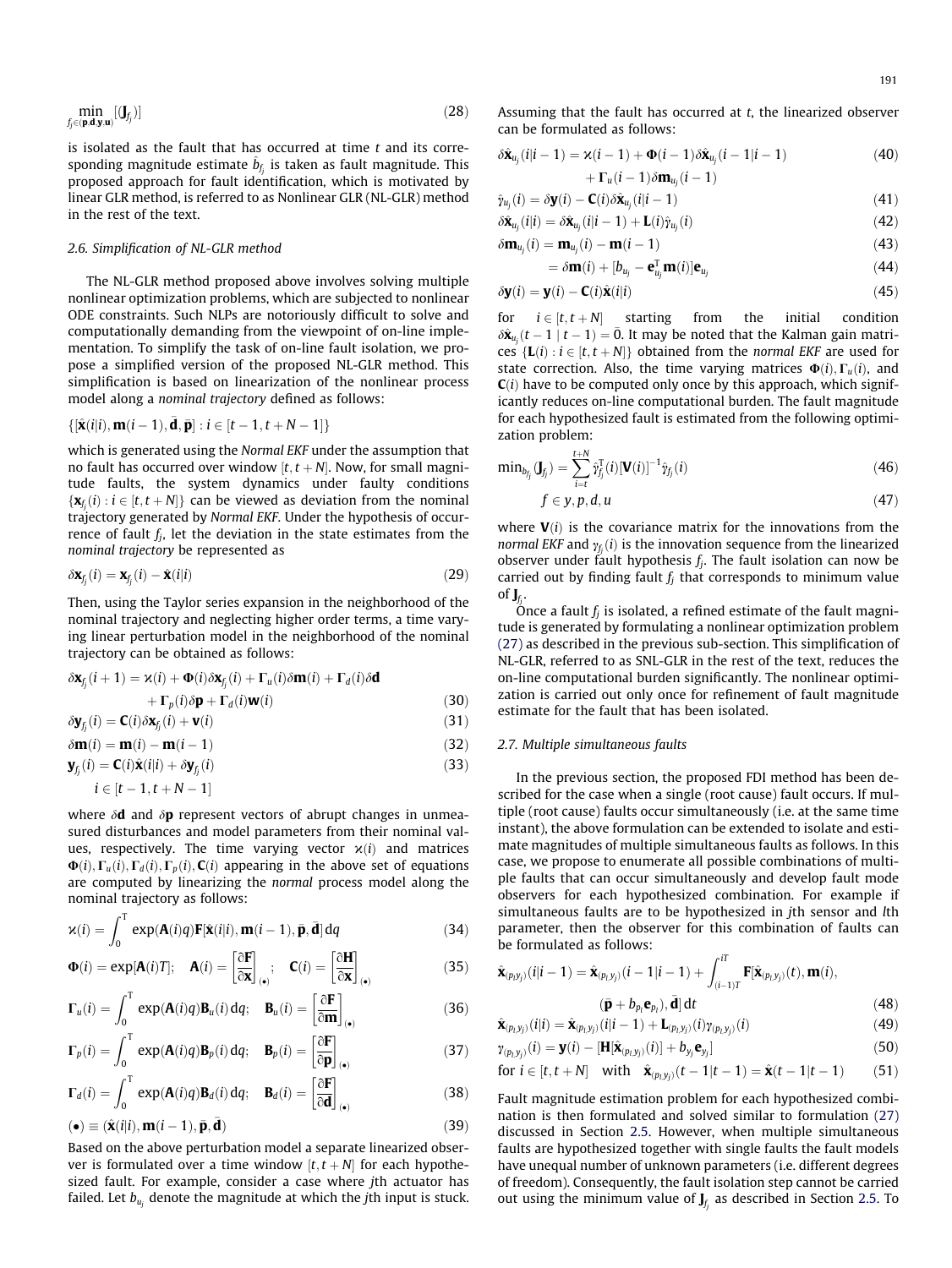<span id="page-5-0"></span>alleviate this difficulty, we propose to use Akaike Information Criterion (AIC) for fault isolation when multiple simultaneous faults are hypothesized together with single faults. Thus, the test statistic used for fault isolation is as follows:

$$
\min_{f_j \in \text{ all hypothesized faults}} (\text{AIC})_{f_j} = N \ln \left[ \frac{1}{N} (\mathbf{J}_{f_j}) \right] + 2\phi \tag{52}
$$

where  $J_f$  represents the value of the prediction error term obtained after solving the magnitude estimation problem and  $\phi$  represents the total number of parameters estimated when fault  $f_i$  has occurred. The fault, i.e. either a single fault or a set of simultaneous faults, that yields minimum value for AIC is isolated as the fault that has occurred. It may be noted that

- The proposed fault isolation strategy based on AIC can also be employed when fault models with different number of unknown parameters (e.g. step jump in a parameter and slow drift in the parameter) are hypothesized.
- The number of faults that can be hypothesized to occur simultaneously cannot exceed the number of measurements due to observability considerations.

Remark 1. It may be noted that the choice of window length N determines the trade-off between 'delay in diagnosis' and 'accuracy of diagnosis'. A large value of N results in less false alarms and smaller variance errors in fault magnitude estimate. However, choosing larger N also introduces a longer delay in fault identification. On the other hand, choosing N to be small reduces delay in fault isolation. However, it can increase false alarms and results in larger variance errors in fault magnitude estimates. Based on simulation studies, Prakash et al. [\[14\]](#page-17-0) have suggested that the window length N can be chosen approximately equal to half the time required for the estimator to converge after a change occurs.

#### 3. Intelligent state estimation for fault tolerant NMPC

NMPC techniques use nonlinear model for prediction, which is typically developed once in the beginning of implementation of an NMPC scheme. However, as time progresses, slow changes in unmeasured disturbances and/or process parameters and faults such as biases in sensors or actuators results in significant mismatch in plant and model behavior (behavior mismatch). In addition, hard failures, like failures of actuators and sensors can lead to significant structural plant model mismatch (structure mismatch). The conventional approach to deal with the behavior mismatch in the NMPC formulations is through the introduction of additional artificial states in the state observer [\[2–4\]](#page-17-0). The main limitation of this permanent augmentation approach is that the number of extra states that can be introduced cannot exceed the number of measurements. This implies that it is necessary to have a priori knowledge of a subset of faults that are most likely to occur or a subset of parameters that are most likely to drift. In such a formulation, the state estimates can become biased when unanticipated faults and/or parameter drifts occur. When NMPC formulation is used for inferential control of some unmeasured quality variables, the biased state estimates can have detrimental effect on the closed loop performance. The accuracy of the state estimates, which is the prime concern in the inferential control formulation, can be maintained only if identical model is used for fault diagnosis and control and the model is corrected at the correct location when a fault or abrupt change occurs [\[12\]](#page-17-0). Moreover, the permanent augmentation of state space model cannot systematically deal with the difficulties arising out of sensor biases and sensor/actuator failures.

In this section, we describe the integration of the conventional state space based NMPC formulation with NL-GLR or SNL-GLR scheme, which is capable of generating unbiased state estimates by intelligently correcting the state estimator. To begin with, we describe the modifications necessary in the state estimator used for FDI a well as NMPC, when a fault is detected for the first time by FDI component. Modifications necessary for dealing with recurrence of the fault, occurrence of another fault at subsequent time instants and drifting (non-stationary) changes in unmeasured disturbances/model parameters are described later. We then proceed to propose NMPC formulation that can deal with behavioral as well as structural changes in the model and state estimator. A schematic representation of the proposed FTNMPC scheme is shown in [Fig. 1](#page-6-0).

#### 3.1. On-line modifications to state estimator and predictor

Consider a situation where FDT has been rejected at time instant t and subsequently FCT has been rejected at time  $t + N$  for the first time. Further assume that at instant  $t + N$  a fault  $f_i$  has been isolated using NL-GLR/SNL-GLR method and the fault magnitude has been estimated using data collected in the interval  $[t, t + N]$ . During the interval  $[t, t + N]$ , the NMPC formulation is based on the prediction model given by equations

$$
\hat{\mathbf{x}}(k+l+1|k) = \hat{\mathbf{x}}(k+l|k) + \int_{(k+l)T}^{(k+l+1)T} \mathbf{F}[\hat{\mathbf{x}}(t), \mathbf{m}(k + l|k), \bar{\mathbf{p}}, \bar{\mathbf{d}}, t] dt
$$
\n(53)

However after the identification of the fault at instant  $t + N$ , the model for  $k \geq t + N$  is modified as follows:

• Step jump in unmeasured disturbance/model parameter: When FDI component isolates abrupt change in unmeasured disturbance, the prediction equations in the state estimator and future predictions in NMPC are modified as follows:

$$
\hat{\mathbf{x}}(k|k-1) = \hat{\mathbf{x}}(k-1|k-1) + \int_{(k-1)T}^{kT} \mathbf{F}[\hat{\mathbf{x}}(t), \mathbf{m}(k-1), \bar{\mathbf{p}}, \bar{\mathbf{d}}] + \hat{b}_{d} \mathbf{e}_{d_{j}}] dt
$$
\n(54)

$$
\hat{\mathbf{x}}(k|k) = \hat{\mathbf{x}}(k|k-1) + \mathbf{L}(k)\gamma(k)
$$
\n(55)

$$
\hat{\mathbf{x}}(k+l+1|k) = \hat{\mathbf{x}}(k+l|k) + \int_{(k+l)T}^{(k+l+1)T} \mathbf{F}[\hat{\mathbf{x}}(k+l|k), \mathbf{m}(k), \bar{\mathbf{p}}, \bar{\mathbf{d}}] + \hat{b}_{d_j} \mathbf{e}_{d_j}] dt
$$

If an abrupt change is detected in a parameter, then the state estimator and predictor can be modified in analogous manner.

• Sensor faults: If jth sensor bias is isolated, the measured output is compensated as

$$
\mathbf{y}_{\mathrm{c}}(k) = \mathbf{y}(k) - \hat{\mathbf{b}}_{y_j} \mathbf{e}_{y_j} \tag{56}
$$

and used in FDI as well as NMPC formulation for computing innovation sequence.

• Compensation for actuator bias:

$$
\hat{\mathbf{x}}(k|k-1) = \hat{\mathbf{x}}(k-1|k-1) + \int_{(k-1)T}^{kT} \mathbf{F}[\hat{\mathbf{x}}(t), \mathbf{m}(k-1) + \hat{b}_{u_j} \mathbf{e}_{u_j}, \bar{\mathbf{p}}, \bar{\mathbf{d}}] dt
$$
\n(57)

$$
\hat{\mathbf{x}}(k|k) = \hat{\mathbf{x}}(k|k-1) + \mathbf{L}(k)\gamma(k)
$$
\n(58)

$$
\hat{\mathbf{x}}(k+l+1|k) = \hat{\mathbf{x}}(k+l|k) + \int_{(k+l)T}^{(k+l+1)T} \mathbf{F}[\hat{\mathbf{x}}(t), \mathbf{m}(k+l|k) + \hat{b}_{u_j} \mathbf{e}_{u_j}, \bar{\mathbf{p}}, \bar{d}] dt
$$
\n(59)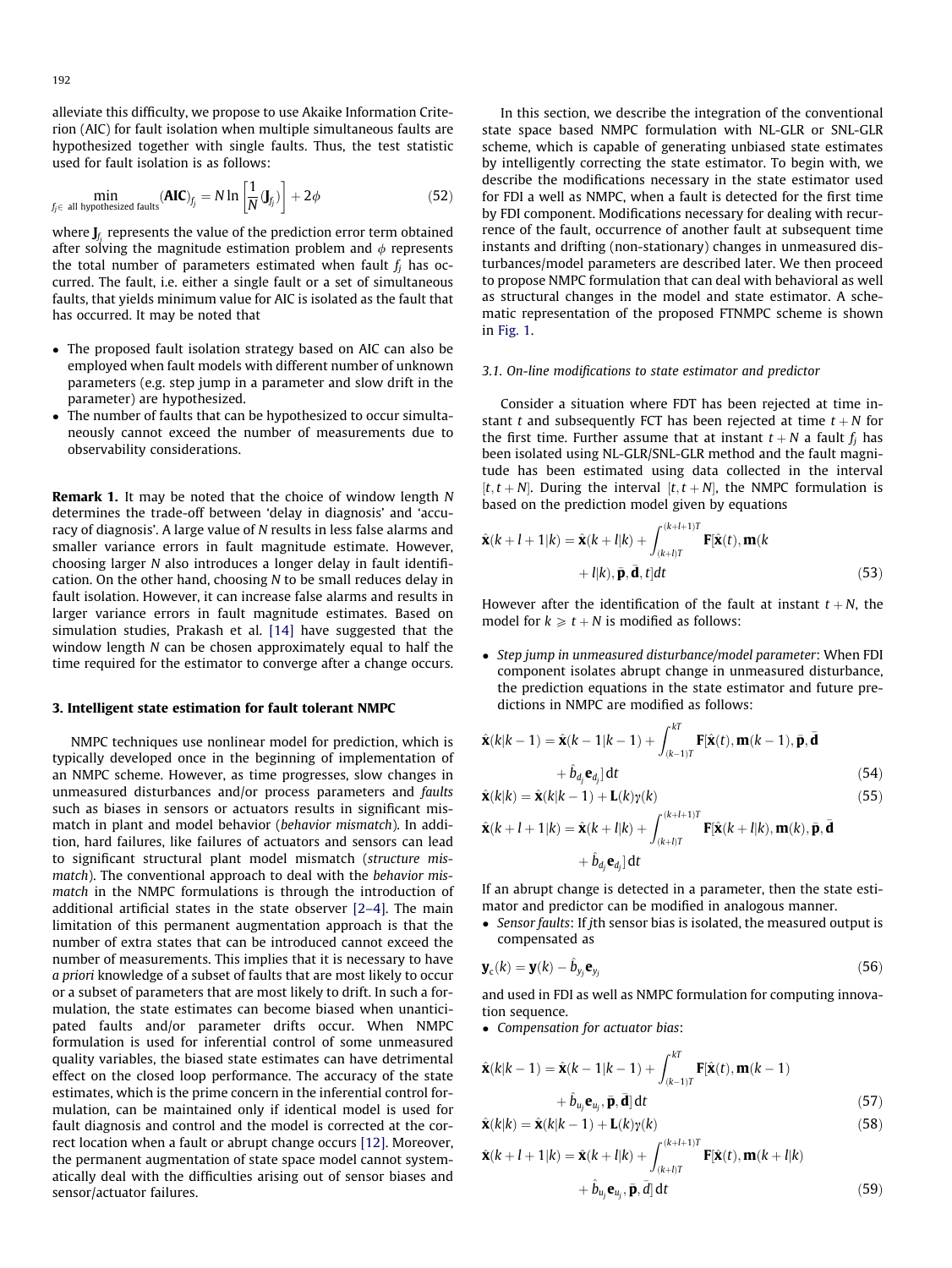<span id="page-6-0"></span>

Fig. 1. Fault tolerant NMPC (FTNMPC): schematic representation.

- Failed actuator: In state estimation and prediction, the failed actuator is treated as constant  $\mathbf{m}_j(k) = \hat{b}_{uj}$  for  $k \geq t + N$ , where  $\hat{b}_{u}$  is the estimate of stuck actuator signal for *i*th actuator.  $\hat{b}_{u_i}$  is the estimate of stuck actuator signal for *j*th actuator.
- Failed sensor: When the FDI component isolates a sensor failure, the failed sensor measurement is removed from the set of measurements used for state estimation.

After a fault, say  $f_i$ , is diagnosed and corrections are made to the state estimator, it becomes necessary to correct the state estimates while re-starting the state estimator at  $k = t + N$  based on the modified model. The state vector and state error covariance matrix estimated at  $k = t + N$  in the magnitude refinement step is used to re-start the state estimation with the modified model and state observer by setting

 $\hat{\mathbf{x}}(t+N|t+N) = \hat{\mathbf{x}}_{f_j}(t+N|t+N)$ 

 ${\bf P}(t + N|t + N) = {\bf P}_{f_j}(t + N|t + N)$ 

and these values are used subsequently for state propagation and covariance update.

# 3.2. Correction for drifting disturbances, parameters and multiple sequential faults

The main concern with the above approach is that the magnitude and the position of the fault may not be accurately estimated. Thus, there is a need to introduce integral action in such a way that the errors in estimation of fault magnitude or position can be corrected in the course of time. Furthermore, other faults may occur at subsequent times. Thus, in the on-line implementation of NMPC, application of FDI method resumes at  $t + N + 1$ . The FDI method may identify a fault in the previously identified location or a new fault/parameter change/mean shift in unmeasured disturbance may be identified. In either case, the Eqs. [\(54\)–\(59\)](#page-5-0) can be modified using cumulative estimate of the corresponding biases [\[14\]](#page-17-0), which are computed as

$$
\tilde{b}_{f_j} = \sum_{l=1}^{n_f} \hat{b}_{f_j}(l) \quad \text{with initial value } \hat{b}_{f_j}(0) = 0 \tag{60}
$$

where  $f \in [u, v]$  denotes the fault type occurring at *j*th position and  $n_f$  represents the number of times a fault of type f was confirmed and isolated in the jth position. Similarly, cumulative unmeasured disturbance vector,  $\tilde{\mathbf{d}}(t_{d_l})$ , can be defined as follows:

$$
\tilde{\mathbf{d}}(t_{d_i}) = \tilde{\mathbf{d}}(t_{d_{i-1}}) + \sum_{j=1}^d \hat{b}_{d_j}(t_{d_i}) \mathbf{e}_{d_j}
$$
\n(61)

where  $t_{d}$ , represent the last time instant when unmeasured disturbance fault was isolated,  $t_{d_{1-1}}$  represent the time instant previous to  $t_{d_l}$  when such fault was isolated and  $\hat{\mathbf{d}}(t_{d_l})$  represents the fault vector (point) estimate at time instant  $t_{d_l}.$  Cumulative parameter vector can be defined in a similar manner as follows:

$$
\tilde{\mathbf{p}}(t_{p_l}) = \tilde{\mathbf{p}}(t_{p_{l-1}}) + \sum_{j=1}^p \hat{b}_{p_j}(t_{p_l}) \mathbf{e}_{p_j}
$$
\n
$$
\tilde{\mathbf{p}}(t_{p_l}) = \bar{\mathbf{p}} \tag{62}
$$

The cumulative bias estimates given by Eqs. (60)–(62) are used in Eqs. [\(54\)–\(59\)](#page-5-0) in place of the point estimates  $\hat{b}_{f_j}$ **e**<sub>fj</sub>,  $\bar{\mathbf{d}} + \hat{b}_{d_j}$ **e**<sub>dj</sub> and  $\bar{\mathbf{p}}+\hat{b}_{p_j}\mathbf{e}_{p_j}.$  The use of cumulative bias estimates can be looked upon as a method of introducing integral action to account for plant model mismatch, in which some of the states (cumulative bias estimates) are integrated at much slower rate and at irregular sampling intervals. It may be noted that the use of cumulative bias estimates to correct the EKF also implies that the definition of normal behavior model keeps changing as and when faults are detected and subsequently the model is compensated for the faults. Thus, after sufficiently long time, the normal behavior model used for state estimation and fault diagnosis can be represented as follows:

$$
\mathbf{x}(k+1) = \mathbf{x}(k) + \int_{kT}^{(k+1)T} \mathbf{F}[\mathbf{x}(t), \tilde{\mathbf{u}}(k), \tilde{\mathbf{p}}(t_{p_i}), \tilde{\mathbf{d}}(t_{d_i}) + \mathbf{w}_d(k)] dt
$$
 (63)

$$
\tilde{\mathbf{u}}(k) = \mathbf{m}(k) + \sum_{j=1}^{m} \tilde{b}_{u_j} \mathbf{e}_{u_j}
$$
\n(64)

$$
\mathbf{y}(k) = \mathbf{H}[\mathbf{x}(k)] - \sum_{j=1}^{r} \tilde{b}_{y_j} \mathbf{e}_{y_j} + \mathbf{v}(k)
$$
 (65)

provided no actuator/sensor failures are diagnosed. When a new fault is detected, the on-line diagnosis problem is now formulated as follows:

$$
\inf_{\hat{b}_{f_j}(t_{f_i+1}), f_j} \sum_{k=t_{f_i+1}}^{t_{f_i+1}+N} \gamma_{f_j}^{\mathrm{T}}(k) \mathbf{V}(k)^{-1} \gamma_{f_j}(k) \tag{66}
$$

$$
\hat{\mathbf{x}}_{f_j}(i|i-1) = \hat{\mathbf{x}}_{f_j}(i-1|i-1) \n+ \int_{(i-1)T}^{(i)T} \mathbf{F}[\mathbf{x}_{f_j}(\tau), \tilde{\mathbf{u}}(i-1), \tilde{\mathbf{p}}(t_{p_i}), \tilde{\mathbf{d}}(t_{d_i}), \hat{b}_{f_j}(t_{f_i+1}) \mathbf{e}_{f_j}] d\tau
$$
\n(67)

$$
\hat{\mathbf{x}}_{f_j}(i|i) = \hat{\mathbf{x}}_{f_j}(i|i-1) + \mathbf{L}_{f_j}(i)\gamma_{f_j}(i)
$$
\n(68)

$$
\gamma_{f_j}(i) = \mathbf{y}(i) - \left\{ \mathbf{H}[\hat{\mathbf{x}}_{f_j}(i|i-1)] - \sum_{j=1}^r \tilde{b}_{y_j} \mathbf{e}_{y_j} \right\}
$$
(69)

$$
\hat{\mathbf{x}}_{f_j}(t|t) = \hat{\mathbf{x}}(t|t) \tag{70}
$$

where  $i\in [t_{f_l},t_{f_l+1}+N]$  and  $\hat{b}_{f_j}(t_{f_l+1})\mathbf{e}_{f_j}$  influence the system dynamics through the cumulative bias expressions given by Eqs. (60)– (62). In abstract form, if  $\theta$  represents the set of all corrections that are made to the model subsequent to diagnosis, then the above formulation followed by the model correction (i.e. fault accommodation) step is equivalent to a slow rate recursion of the form:

$$
\begin{aligned} \theta(t_{f_i+1}) &= \Psi[\theta(t_{f_i}), \Omega(t_{f_i+1}, t_{f_i+1} + N)] \\ \Omega(t_{f_i+1}, t_{f_i+1} + N) &= \{[\mathbf{y}(i), \mathbf{u}(i)] : i \in [t_{f_i}, t_{f_i+1} + N] \} \end{aligned}
$$

where  $t_f$  represent the last time instant when a fault was isolated,  $t_{f_{l-1}}$  represent the time instant previous to  $t_{f_l}$  when a fault was isolated and  $\Psi[\cdot]$  represents update rule through NL-GLR. This is tantamount to using all the data collected after each fault detection for updating the model. As a consequence, the use of cumulative bias estimate improves parameter/bias estimates and reduces the variance errors if a fault is isolated in the same location multiple times. In fact, Eqs. (60)–(65) together represent a multi-rate model with expected values of unmeasured disturbances and parameters changing at a significantly slower and irregular sampling rates.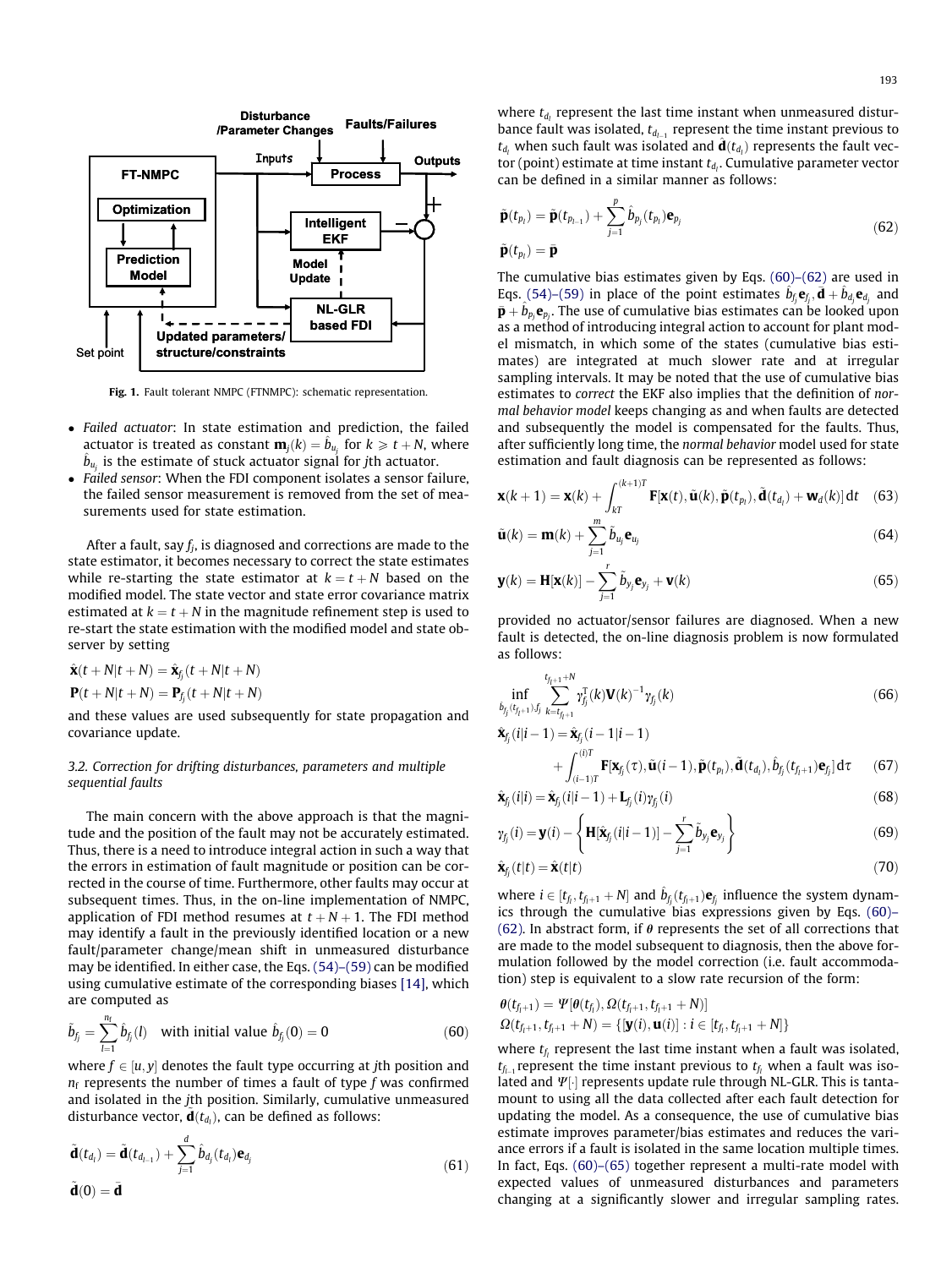The minimum gap between two such changes equals the window length used for fault isolation. Thus, this model effectively separates unmeasured disturbances into two components: (a) stationary colored noise modelled through extended Kalman filter; (b) non-stationary low frequency mean changes captured through  $\tilde{\mathbf{d}}(t_{d_{l}})$  and  $\tilde{\textbf{p}}(t_{p_l}).$  The above self-adapting form of model with slowly time varying parameters is used in the proposed NMPC formulation.

Remark 2. It may be noted that Eqs. [\(61\) and \(62\)](#page-6-0) slowly model drifting disturbances as sequence of step changes. However, it is likely that in some situations drift model given Eq. (14) is more appropriate and has to be used. The mechanism for model correction has to be suitably modified when a fault is modelled as a drift. If the mean value of some unmeasured disturbance/ parameter changes continuously and at a much faster rate, then the time scale separation that is implicit in the proposed formulation may not be acceptable. In such a situation, that specific parameter or unmeasured disturbance variable can be included in the state vector and its value can be estimated together with the other states. While such permanent augmentation will reduce a degree of freedom available for diagnosis, the proposed approach can still be used for diagnosing remaining faults without requiring any significant modifications.

#### 3.3. Fault tolerant NMPC formulation

At any sampling instant  $k$ , the nonlinear model predictive control problem is formulated as a constrained optimization problem whereby the future manipulated input moves denoted as

$$
\{\mathbf m(k|k), \mathbf m(k+1|k)\dots \mathbf m(k+N_p-1|k)\}
$$

are determined by minimizing an objective function involving predicted controller errors. Typical objective function used in an NMPC formulation is of the form

$$
\min_{\mathbf{m}(k|k),\mathbf{m}(k+1|k)\dots\mathbf{m}(k+N_p-1|k)} \mathbf{J} = \mathbf{J}_e + \mathbf{J}_{\Delta \mathbf{m}} \tag{71}
$$

$$
\mathbf{J}_{\mathbf{e}} = \sum_{l=1}^{N_p} \mathbf{e}_f(k+l|k)^{\mathrm{T}} \mathbf{W}_k \mathbf{e}_f(k+l|k)
$$
(72)

$$
\mathbf{J}_{\Delta \mathbf{m}} = \sum_{l=0}^{q-1} \Delta \mathbf{m} (k + l|k)^{\mathrm{T}} \mathbf{W}_{m} \Delta \mathbf{m} (k + l|k)
$$
(73)

subject to following constraints:

$$
\begin{aligned}\n\mathbf{e}_{\mathbf{f}}(k+l|k) &= \mathbf{y}_{r}(k) - \hat{\mathbf{y}}(k+l|k) \\
\Delta \mathbf{m}(k+l|k) &= \mathbf{m}(k+l|k) - \mathbf{m}(k+l-1|k) \\
\hat{\mathbf{x}}(k+l+1|k) &= \hat{\mathbf{x}}(k+l|k) \\
&\quad + \int_{(k+l)T}^{(k+l+1)T} \mathbf{F}[\hat{\mathbf{x}}(t), \mathbf{m}(k+l|k) \\
&\quad + \sum_{j=1}^{m} \tilde{b}_{u_{j}} \mathbf{e}_{u_{j}}, \tilde{\mathbf{p}}(t_{p_{l}}), \tilde{\mathbf{d}}(t_{d_{l}}), t] \, \mathrm{d}t\n\end{aligned} \tag{74}
$$

$$
\tilde{\mathbf{y}}(k+l|k) = \mathbf{G}[\hat{\mathbf{x}}(k+l|k)]
$$
\n(75)

$$
\mathbf{m}^{L} \leqslant \mathbf{m}(k+l|k) + \sum_{j=1}^{m} \tilde{b}_{u_{j}} \mathbf{e}_{u_{j}} \leqslant \mathbf{m}^{U}
$$

$$
\Delta \mathbf{m}^{L} \leqslant \Delta \mathbf{m}(k+l|k) \leqslant \Delta \mathbf{m}^{U}
$$

where  $l \in [0, N_p]$ . Here,  $N_p$  represents prediction horizon, q represents control horizon,  $\mathbf{y}_r(k)$  represents the future setpoint trajectory and  $\tilde{\mathbf{y}} = \mathbf{G}[\mathbf{x}]$  represents the vector of controlled outputs, which may, in general, differ from the measured outputs  $y = H[x]$ . It may be noted that constraints on manipulated input are modified to accommodate bises in manipulated inputs. While the above modified model can deal with faults, actuator failure may require additional measure such as modification of the control objective to accommodate the failure. For example, if dimension of the setpoint vector equals the number of manipulated inputs and an actuator failure is diagnosed, then, the NMPC objective function is modified by relaxing setpoint on one of the controlled outputs.

In an ideal situation where all the behavioral changes in the plant are detected and isolated by the proposed FDI scheme, NMPC formulated using model (71)–(75) can provide offset free control. However, since we are dealing with a stochastic system, all faults/ changes that occur in the plant may not get diagnosed correctly. To achieve offset free control in such a scenario, the prediction equations can be modified as follows:

$$
\tilde{\mathbf{x}}(k+l+1|k) = \hat{\mathbf{x}}(k+l|k) + \int_{(k+l)T}^{(k+l+1)T} \mathbf{F}[\hat{\mathbf{x}}(t), \mathbf{m}(k+l|k) + \sum_{j=1}^{m} \tilde{b}_{u_j} \mathbf{e}_{u_j}, \tilde{\mathbf{p}}(t_{p_l}), \tilde{\mathbf{d}}(t_{d_l}), t] dt
$$
\n(76)

$$
\hat{\mathbf{x}}(k+l+1|k) = \tilde{\mathbf{x}}(k+l+1|k) + \mathbf{L}(k)\gamma(k)
$$
\n(77)

$$
\hat{\mathbf{y}}(k+l|k) = \mathbf{G}[\hat{\mathbf{x}}(k+l|k)] + \varepsilon(k)
$$
\n(78)

$$
\mathbf{z}(k) = \mathbf{y}(k) - \hat{\mathbf{y}}(k|k) \tag{79}
$$

where  $\hat{\mathbf{y}}(k/k)$  is computed using Eq. (75). When the sets of measured and controlled outputs are identical, this simple modification in the prediction equation can eliminate offset without requiring state augmentation [\[20\]](#page-17-0).

## 3.4. Closed loop stability

The above finite horizon formulation of NMPC does not guarantee closed loop stability even under nominal conditions. Chen and Allgower [\[1\]](#page-17-0) have shown that inclusion of terminal weighting in the NMPC objective function (quasi-infinite horizon formulation) can guarantee asymptotic closed loop stability under nominal conditions in the absence of any unmeasured disturbances. In the quasi-infinite horizon formulation, the NMPC objective function is modified by including the following additional term:

$$
\mathbf{J} = \mathbf{J}_e + \mathbf{J}_{\Delta m} + \mathbf{J}_{\infty} \tag{80}
$$

$$
\mathbf{J}_{\infty} = \mathbf{x}(k + N_p|k)^{\mathrm{T}} \mathbf{W}_{\infty} \mathbf{x}(k + N_p|k)
$$
\n(81)

where  $W_{\infty}$  represents the terminal state penalty matrix, which is computed by solving an appropriate Lyapunov equation (ref. Appendix). In addition, the predicted state  $\mathbf{x}(k+p|k)$  is constrained to lie within a terminal set  $\Omega_{x}$  defined as

$$
\boldsymbol{\Omega}_x := \{\boldsymbol{x}\in \textit{R}^n | \boldsymbol{x}^T \boldsymbol{W}_\infty \boldsymbol{x} \leqslant \alpha\}
$$

in the neighborhood of the operating steady state. If the Jacobian linearization of the nonlinear system to be controlled is stabilizable at the operating steady state, then, it has been shown that feasibility of the open loop quasi-infinite horizon control problem at time  $t = 0$  implies nominal asymptotic stability of the closed loop system.

It may be noted that, the terminal region  $\Omega_{\rm x}$  and the penalty matrix  $W_{\infty}$  are functions of the model parameters. As a consequence, if the model parameters/unmeasured disturbances undergo abrupt and large changes during plant operation, the closed loop stability can no longer be guaranteed using  $(\mathbf{W}_{\infty}, \Omega_{\mathbf{x}})$  computed initially. We propose a remedy to this problem whereby we recompute the terminal region  $\Omega_{\rm x}$  and the penalty matrix  $\mathbf{W}_{\infty}$ every time the FDI component diagnoses an abrupt change in model parameters/unmeasured disturbance. Under the ideal condition where a fault is correctly isolated and its magnitude is accurately estimated, this pro-active measure can ensure nominal closed loop stability under certainty equivalence control.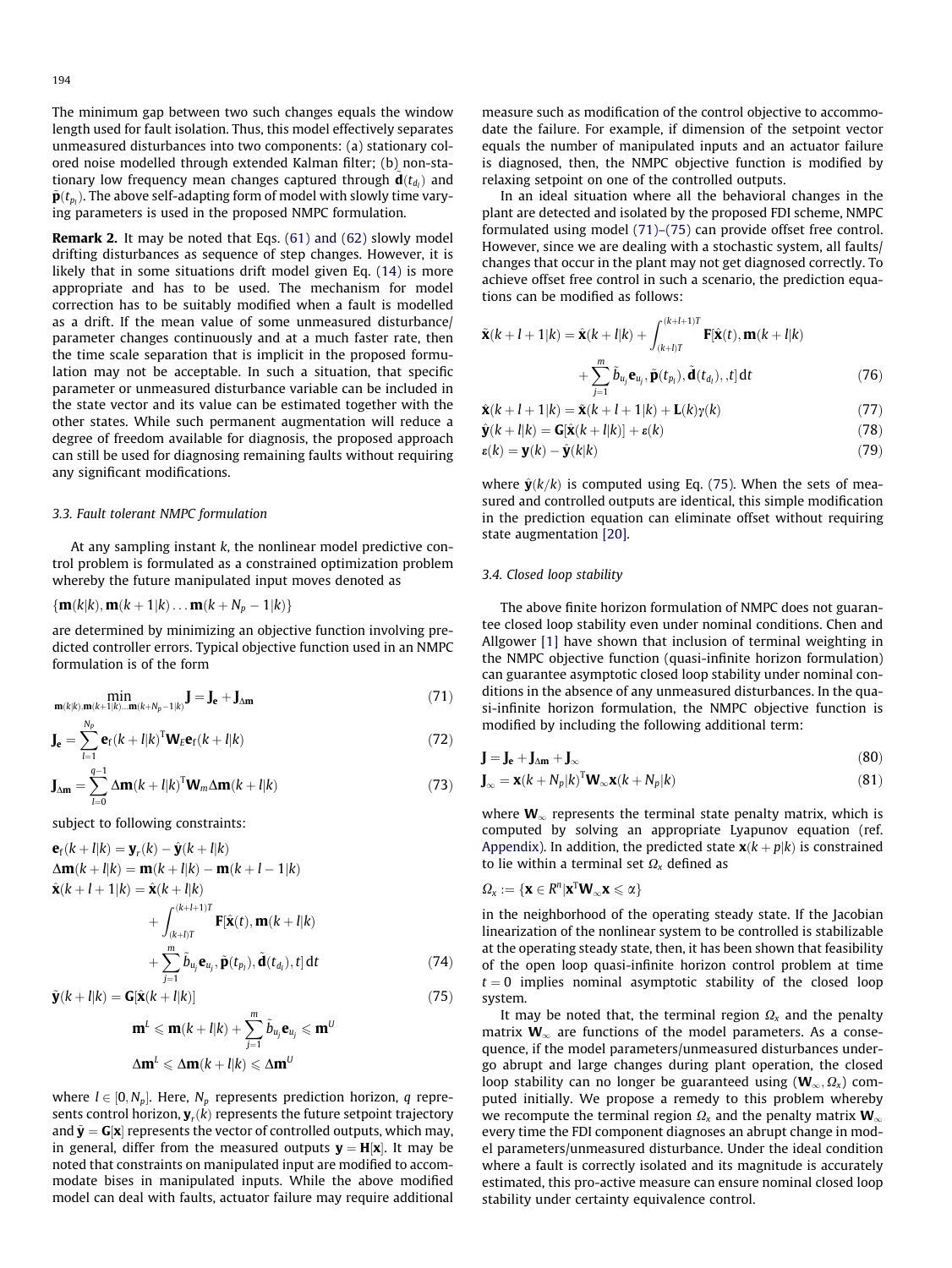It may be noted that Chen and Allgower [\[1\]](#page-17-0) assume exact knowledge of the complete state vector in their formulation. In our formulation, on the other hand, we make use of the state estimate  $\hat{\mathbf{x}}(k|k)$  to initialize prediction in the NMPC formulation. The stability of NMPC and EKF pair is still an open issue as the separation principle does not hold in the nonlinear case.

### 4. Simulation case studies

Simulation studies are carried out to evaluate the proposed intelligent state estimation (referred to as intelligent EKF in the rest of the text) and FTNMPC schemes by simulating control problems associated with the following highly nonlinear systems:

- CSTR exhibiting input multiplicity [\[20,21\]](#page-17-0).
- Unstable nonlinear system described in Chen and Allgower [\[1\].](#page-17-0)
- Fed-batch bioreactor [\[22\].](#page-17-0)

The performance of the conventional NMPC (CNMPC) that employs conventional EKF for state estimation is compared with the performance of the proposed FTNMPC scheme under different fault scenarios. In all the three case studies the CNMPC formulation is based on the nominal model given by Eqs. [\(1\)–\(3\)](#page-2-0) and state estimator given by Eqs. (6)–(9). The future trajectory predictions in CNMPC formulation are carried out using Eq. (52). In addition, a model-plant mismatch compensation scheme similar to [\(77\)–](#page-5-0) [\(79\)](#page-5-0) has been used in CNMPC formulations used in the CSTR and fed-batch bioreactor case studies for eliminating offset.

## 4.1. CSTR with input multiplicity

The system under consideration consists of a CSTR in which a reversible exothermic reaction of type  $A \rightleftharpoons B$  is carried out. The nominal parameters and the optimum operating steady state used in the simulation studies can be found in Li and Biegler [\[21\]](#page-17-0) and Economou [\[23\]](#page-17-0).

The dynamic model used for simulating the CSTR system is as follows [\[20\]](#page-17-0):

$$
\frac{\mathrm{d}C_{\mathrm{a}}}{\mathrm{d}t} = \frac{F}{hA_{\mathrm{c}}}(C_{\mathrm{a}i} - C_{\mathrm{a}}) - K_{1}C_{\mathrm{a}} + K_{2}C_{\mathrm{b}} \tag{82}
$$

$$
\frac{\mathrm{d}C_{\mathrm{b}}}{\mathrm{d}t} = -\frac{F_i}{hA_{\mathrm{c}}}C_{\mathrm{b}} + K_1 C_{\mathrm{a}} - K_2 C_{\mathrm{b}} \tag{83}
$$

$$
\frac{dT}{dt} = \frac{1}{hA_c}F_i(T_i - T) + \frac{-H_r}{\rho C_p}(K_1C_a - K_2C_b)
$$
\n(84)

$$
\frac{dh}{dt} = \frac{1}{A_c} (F_i - k\sqrt{h})
$$
\n(85)

$$
K_1 = k_f \exp(-E_f/T); \quad K_2 = k_b \exp(-E_b/T) \tag{86}
$$

In the present work, the concentration of component  $B(\mathbf{y}_1 = C_b)$  and level ( $\mathbf{y}_2 = h$ ) in the CSTR are treated as two controlled outputs of the system. The inlet flow rate  $(\mathbf{u}_1 = F_i)$  and inlet feed temperature  **are used as manipulated variables. The constraints im**posed on manipulated inputs are as follows:

$$
0\leqslant F_i\leqslant 2\quad\text{and}\quad 300\leqslant T_i\leqslant 550
$$

The inlet concentration  $(C_{ai})$  is treated as unmeasured disturbance and it is assumed to be corrupted with a zero mean white noise signal of standard deviation 0.05 mol/m<sup>3</sup>. The sampling interval is chosen as 0.4 min. This system exhibits input multiplicity and change in the sign of the steady state gain in the operating region. For a fixed value of flow rate, the concentration  $(C_b)$  as a function of inlet flow temperature has a well defined maximum. Thus, the objective is to control the concentration  $(C_b)$  at the optimum operating point of the system where the conversion is maximum. Regulating the CSTR at the optimum point is a challenging task as the steady state gain reduces to zero at the peak and changes its sign across the peak [\[20,21,23\].](#page-17-0)

In this case study, we hypothesize ten different faults consisting of single faults such as (a) biases in two actuators, (b) biases and failures of two sensors, (c) step jump in inlet concentration  $(C_{ai})$ , (d) step change in reaction rate parameter and simultaneous faults as (e) simultaneous occurrence of step changes in  $C_{ai}$  and  $k_f$  (e) simultaneous occurrence of bias in level sensor and inlet concentration  $(C_{ai})$ . The controlled outputs are concentration,  $C_{b}$ , and reactor level. The tuning parameters used in the controller formulation and SNL-GLR method are given in Tables 1 and 2 respectively.

## 4.1.1. Optimum seeking control in presence of parametric faults

In this sub-section, it is assumed that measured outputs are same as controlled outputs, i.e.

$$
G[x] = H[x] = [0 \ 1 \ 0 \ 1]x
$$

and measurements of  $C<sub>b</sub>$  and h are assumed to be corrupted with a zero mean white noise signals with standard deviations 0.005 mol/ $m<sup>3</sup>$  and 0.002 m, respectively. The control problem is to regulate the system at the optimum operating point in the face of abrupt changes in parameters and unmeasured disturbances. It may be noted that the location of the maximum conversion point is a function of model parameters and unmeasured disturbances. Under nominal operating conditions, the optimum operating point is located at  $C_b = 0.5088$  mol/m<sup>3</sup> for  $h = 0.16$  m. However, when there is a significant shift in the mean value of model parameters or unmeasured disturbances, the maximum concentration of  $C<sub>b</sub>$ predicted by the nominal model is different than the maximum achievable output in the plant. Patwardhan and Madhavan [\[24\]](#page-17-0) have discussed two possible situations arising due to shift in the optimum point: (a) sub-optimal operation when the maximum attainable conversion in the plant shifts above the nominal maximum; (b) unattainable setpoint when the maximum shifts below the nominal maximum. The later situation results in a steady state offset and may lead to input saturation and loss of control. In this section, we demonstrate that the proposed FTNMPC formulation, in combination with on-line steady state optimization, can be used to track the changing optimum operating point.

To begin with, we demonstrate performance of our scheme when two faults occur sequentially. Initially, the process is controlled at the nominal operating point. At  $t = 26.4$  min, the reaction rate parameter  $k_f$  is changed from 1 to 1.3. This increases the maximum attainable concentration form  $C_b = 0.5088$  mol/m<sup>3</sup> to  $C_b = 0.5738$  mol/m<sup>3</sup>. The proposed SNL-GLR method correctly isolates this fault and magnitude estimated is  $\hat{k}_f = 1.2263$  which is further refined using NL-GLR to  $\hat{k}_f = 1.2945$ . The optimum concentration operating point computed based on the refined estimate of  $k_f$  is  $C_b = 0.5728$  mol/m<sup>3</sup>. Thus, the concentration setpoint is changed to  $C_b = 0.5728 \text{ mol/m}^3$  subsequent to fault diagnosis. Subsequent to this fault a step jump of 0.2 is given in inlet concentration ( $C_{ai}$ ) at  $k = 306$ . This increases the maximum attainable concentration from  $C_b = 0.5738$  mol/m<sup>3</sup> to  $C_b = 0.6886$  mol/m<sup>3</sup>. The proposed SNL-GLR method correctly isolates this fault and magnitude estimated after refinement is 0.2018. The optimum concentration operating point computed based on this estimate

| iable i                                    |  |  |
|--------------------------------------------|--|--|
| CSTR example: controller tuning parameters |  |  |

 $T = T$ 

| Prediction horizon     | 12                                              |
|------------------------|-------------------------------------------------|
| Control horizon        |                                                 |
| Error weighting matrix | $\begin{bmatrix} 10 & 0 \\ 0 & 1 \end{bmatrix}$ |
| Set-point              | [0.5088 0.16]                                   |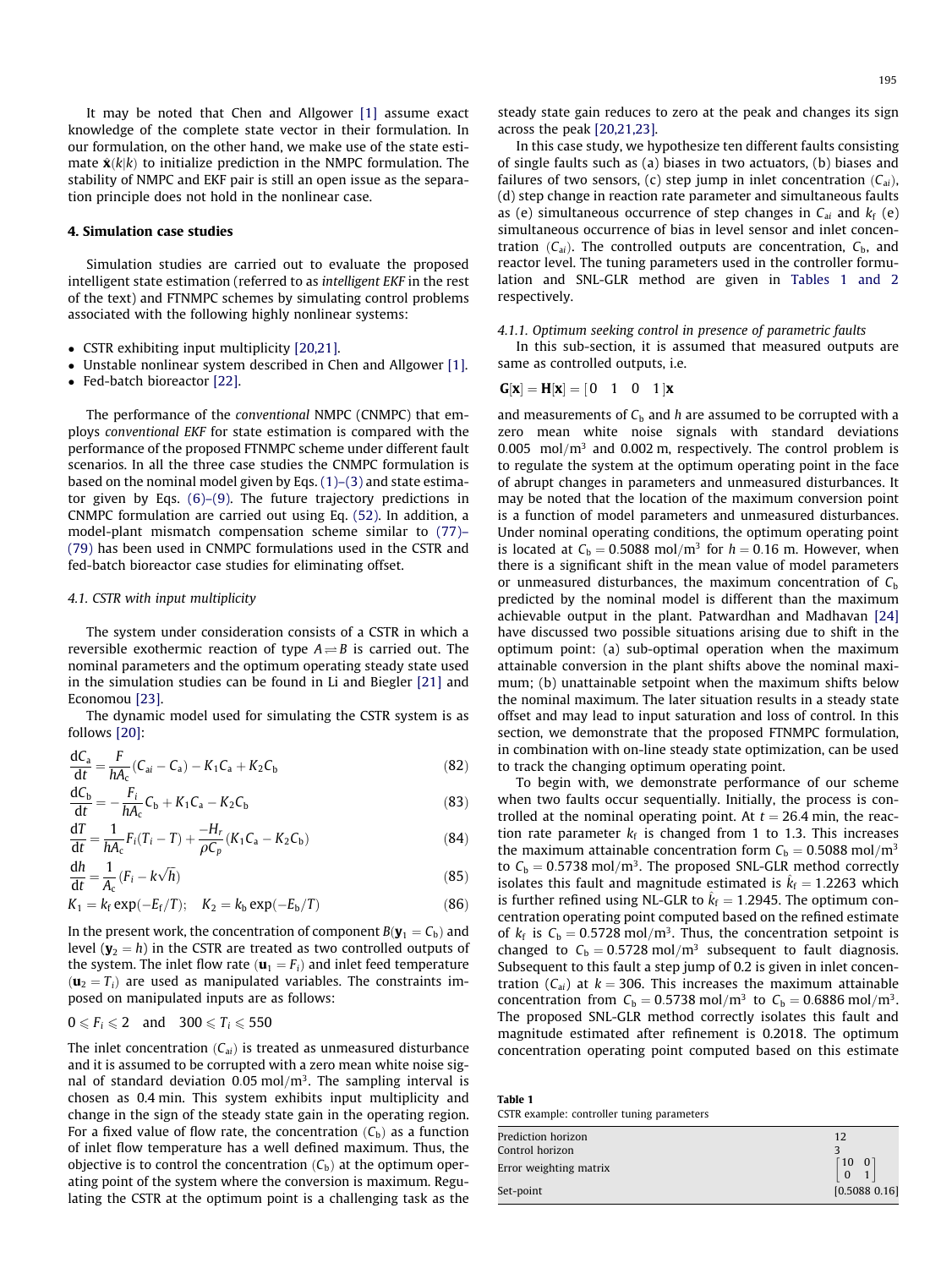#### Table 2

| CSTR example: SNL-GLR tuning parameters |  |  |  |  |  |  |
|-----------------------------------------|--|--|--|--|--|--|
|-----------------------------------------|--|--|--|--|--|--|

| Window for fault confirmation                | 60   |
|----------------------------------------------|------|
| Level of significance for fault detection    | 0.5  |
| Level of significance for fault confirmation | 0.01 |

is  $C_b = 0.6883$  mol/m<sup>3</sup>. Thus, the concentration setpoint is changed to  $C_b = 0.6883$  mol/m<sup>3</sup> subsequent to fault diagnosis. The CNMPC, however, is unaware of the nature and type of unmeasured disturbance and attempts to achieve the original setpoint of  $C_b = 0.5088$  mol/m<sup>3</sup>. This results in suboptimal operation of the CSTR. Fig. 2 compares the performances of both the controllers in the presence of multiple sequential faults. A better insight into their behavior is obtained when we compare the state estimation errors generated by conventional EKF and the proposed intelligent EKF (see [Fig. 3\)](#page-10-0). It can be seen from [Fig. 3](#page-10-0) that both the conventional EKF and Intelligent EKF generate biased estimates of  $C_a$ and  $C_b$  immediately after the fault occurs. However, as soon as the fault is correctly diagnosed and compensated, the states estimated using intelligent EKF are close to their true values and bias in state estimation is eliminated. On the other hand, the bias in the estimates of  $C_b$  persists in case of conventional EKF even when  $C_b$  is directly measured. This can be attributed to persistent plant model mismatch that develops subsequent to occurrence of abrupt changes in parameters.

In another simulation run, to evaluate the performance of the proposed state estimation and control scheme when multiple faults occur simultaneously, we introduce a bias of  $(-0.02 \text{ m})$  in level sensor and step jump of magnitude +0.1 in the inlet concentration ( $C_{ai}$ ) at  $t = 26.4$  min. The proposed SNL-GLR method correctly isolates this simultaneous fault and refined fault magnitudes estimated are  $-0.0196$  m and 0.0955 mol/m<sup>3</sup>. The optimum concentration operating point computed based on these estimates is  $C_b = 0.5574$  mol/m<sup>3</sup> (true optimum point under the changed conditions is  $C_b = 0.5597$  mol/m<sup>3</sup>). Thus, the concentration setpoint is changed to  $C_b = 0.5574$  mol/m<sup>3</sup> subsequent to fault diagnosis and FTNMPC shifts the average steady state concentration to 0.552. The CNMPC that employs conventional EKF for state estimation, however, attempts to reject these abrupt changes as an unmeasured disturbance to achieve the original setpoint of  $C<sub>b</sub> = 0.5088$  mol/m<sup>3</sup>, which results in suboptimal operation. In addition, the biased level sensor gives rise to an offset in true value of reactor level and the setpoint in the case of CNMPC. [Figs. 4 and 5](#page-10-0) compare the performances of both the controllers and state estimators, respectively. Similar to the sequential fault case, the states estimated using intelligent EKF move close to their true values and bias in state estimation is eliminated soon after the fault is correctly diagnosed and compensated.

#### 4.1.2. Estimator reconfiguration on sensor failure

In this subsection, we assume that the reactor temperature measurements are also available together with measurements of  $C<sub>b</sub>$  and h, i.e.

$$
H[x] = [0 \ 1 \ 1 \ 1]x \tag{87}
$$

while the controlled outputs are

$$
\boldsymbol{G}[\boldsymbol{x}] = [\begin{matrix} 0 & 1 & 0 & 1 \end{matrix}] \boldsymbol{x}
$$

i.e.  $C<sub>b</sub>$  and h. The temperature measurements are assumed to be corrupted with a zero mean white noise signal with standard deviation 0.02  $\degree$ C. We begin simulations under the scenario that all three sensors are functioning well with reactor operating at a suboptimal operating point  $[0.4088 \ 0.16]$ . At sampling instant  $k = 71$  $(t = 28.4 \text{ min})$  setpoint is changed to a new value [0.5088 0.16] and just prior to this at  $k = 66$  ( $t = 26.4$  min), a failure in the sensor for  $C_{\rm b}$  is simulated by holding sensor output constant at subsequent time instants. [Fig. 6](#page-11-0) shows the state estimation errors for the proposed intelligent EKF before and after fault compensation. As can be observed from this figure, the state estimates become biased when concentration sensor fails. However, in the Intelligent EKF scheme, after the failure has been identified by the SNL-GLR method, the state estimator is reconfigured using only temperature and level measurements, i.e. by setting

$$
H[x] = [0 \ 0 \ 1 \ 1]x \tag{88}
$$

This measure eliminates the bias in the estimate of  $C<sub>b</sub>$  and enables FTNMPC to track this setpoint change using correctly estimated concentration  $C<sub>b</sub>$  (see [Fig. 7\)](#page-11-0) from the available level and temperature measurements. Before the failure is isolated and compensated, the controller attempts to increase reactor concentration by increasing the throughput and thereby increasing the reactor level. However, FTNMPC is able to recover the level to the desired setpoint subsequent to the fault accommodation.



Fig. 2. CSTR example: comparison of controlled outputs of FTNMPC and CNMPC under multiple sequential faults.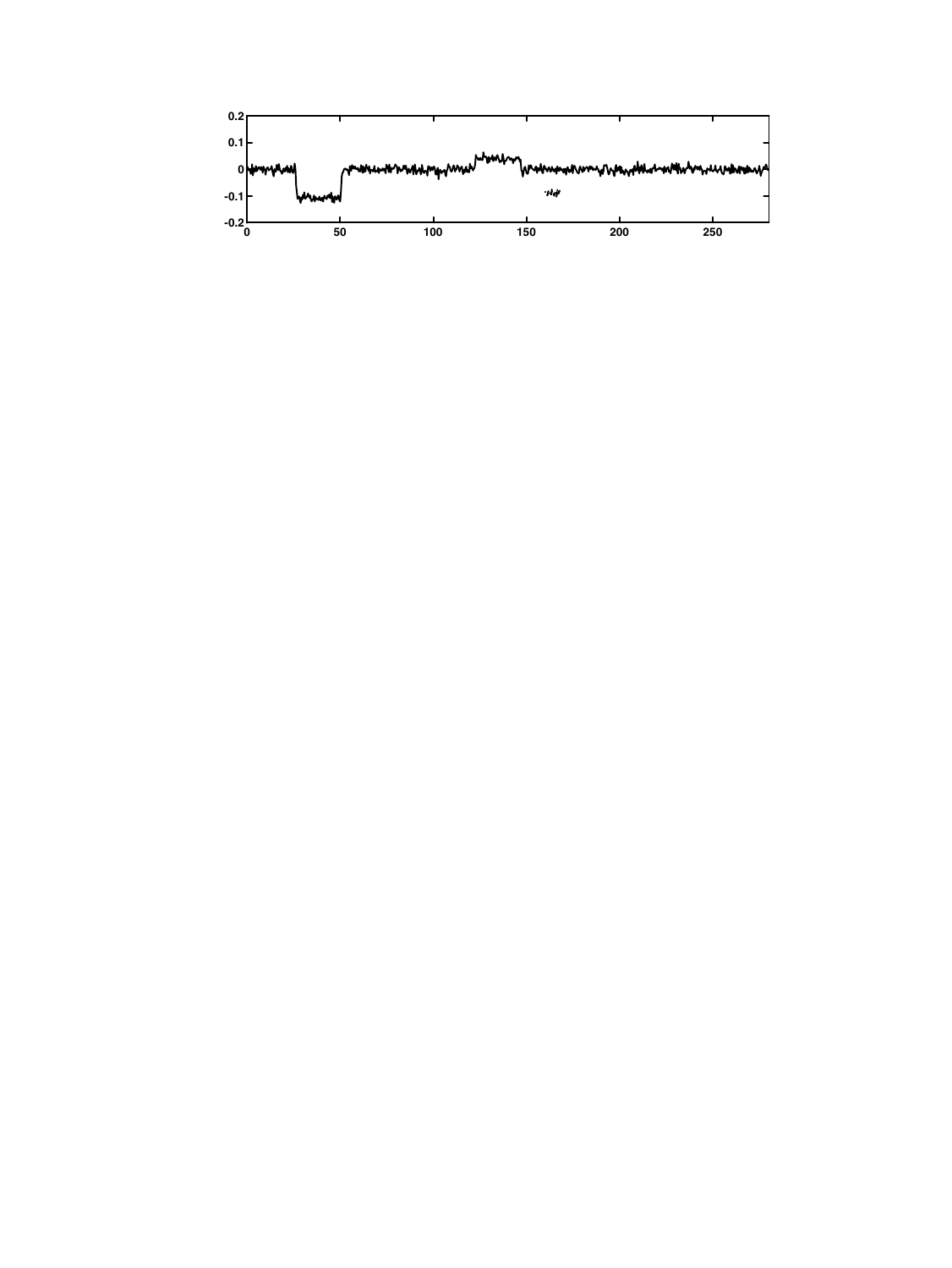alleviate this diculty we propose to use Aaie Inormation Criterion (AIC) or ault isolation when multiple simultaneous aults are hypothesied together with single aults. Thus the test statistic used or ault isolation is as ollows:

$$
\begin{array}{ll}\n\text{min} & \text{AIC}_{f} \quad \text{N} \text{ in } \frac{1}{N} \downarrow \quad 2/52 \\
\text{all hypothesied authors}\n\end{array}
$$

where  $J<sub>r</sub>$  represents the value o the prediction error term otained ater solving the magnitude estimation prolem and / represents the total numer o parameters estimated when ault f has occurred. The ault i.e. either a single ault or a set o simultaneous aults that yields minimum value or AIC is isolated as the ault that has occurred. It may e noted that

The proposed ault isolation strategy ased on AIC can also e employed when ault models with dierent numer o unnown parameters (e.g. step ump in a parameter and slow drit in the parameter) are hypothesied.

The numer o aults that can e hypothesied to occur simultaneously cannot exceed the numer o measurements due to oservaility considerations.

Remark 1. It may e noted that the choice o window length N determines the trade-o etween delay in diagnosis and accuracy o diagnosis. A large value o N results in less alse alarms and smaller variance errors in ault magnitude estimate. However choosing largerN also introduces a longer delay in ault identication. On the other hand choosingN to e small reduces delay in ault isolation. However it can increase alse alarms and results in larger variance errors in ault magnitude estimates. Based on simulation studies Praash et al. 14 have suggested that the window length N can e chosen approximately eual to hal the time reuired or the estimator to converge ater a change occurs.

#### 3. Intelligent state estimation for fault tolerant NMPC

NMPC techniues use nonlinear model or prediction which is typically developed once in the eqinning o implementation o an NMPC scheme. However as time progresses slow changes in unmeasured disturances and/or process parameters andfaults such as jases in sensors or actuators results in signicant mismatch in plant and model ehavior (beavior mismatc). In addition hard ailures lie ailures o actuators and sensors can lead to signicant structural plant model mismatch (structure mis matc). The conventional approach to deal with the beavior mis matc in the NMPC ormulations is through the introduction o additional articial states in the state oserver 24 . The main limitation o this permanent augmentation approach is that the numer o extra states that can e introduced cannot exceed the numer o measurements. This implies that it is necessary to have a priorinowledge o a suset o aults that are most liely to occur or a suset o parameters that are most liely to drit. In such a ormulation the state estimates can ecome iased when unanticipated aults and/or parameter drits occur. When NMPC ormulation is used or inerential control o some unmeasured uality variales the iased state estimates can have detrimental eect on the closed loop perormance. The accuracy o the state estimates which is the prime concern in the inerential control ormulation can e maintained only i identical model is used or ault diagnosis and control and the model is corrected at the correct location when a ault or arupt change occurs 12 . Moreover the permanent augmentation o state space model cannot systematically deal with the diculties arising out o sensor iases and sensor/actuator ailures.

In this section we descrie the integration o the conventional state space ased NMPC ormulation with NL-LR or SNL-LR scheme which is capale o generating uniased state estimates y intelligently correcting the state estimator. To egin with we descrie the modications necessary in the state estimator used or FDI a well as NMPC when a ault is detected or the rst time y FDI component. Modications necessary or dealing with recurrence o the ault occurrence o another ault at suseuent time instants and driting (non-stationary) changes in unmeasured disturances/model parameters are descried later. We then proceed to propose NMPC ormulation that can deal with ehavioral as well as structural changes in the model and state estimator. A schematic representation o the proposed FTNMPC scheme is shown in Fig. 1.

#### 3.1. nline modications to state estimator and predictor

Consider a situation where FDT has een reected at time instant t and suseuently FCT has een reected at time t N or the rst time. Further assume that at instant t N a ault f has een isolated using NL-LR/SNL-LR method and the ault magnitude has een estimated using data collected in the interval  $t$ ; t N. During the interval  $t$ ; t N the NMPC ormulation is ased on the prediction model given y euations

$$
\begin{array}{cccc}\n\text{\textbf{A}} & \text{\textbf{K}} & \text{I} & \text{I} & \text{I} \\
\text{\textbf{A}} & \text{I} & \text{I} & \text{I} \\
\text{I} & \text{I} & \text{I} \\
\text{I} & \text{I} & \text{I} \\
\text{I} & \text{I} & \text{I} \\
\text{I} & \text{I} & \text{I}\n\end{array}
$$
\n
$$
\begin{array}{cccc}\n\text{I} & \text{I} & \text{I} \\
\text{I} & \text{I} & \text{I} \\
\text{I} & \text{I} & \text{I} \\
\text{I} & \text{I} & \text{I}\n\end{array}
$$
\n
$$
\begin{array}{cccc}\n\text{I} & \text{I} & \text{I} \\
\text{I} & \text{I} & \text{I} \\
\text{I} & \text{I} & \text{I}\n\end{array}
$$
\n
$$
\begin{array}{cccc}\n\text{I} & \text{I} & \text{I} \\
\text{I} & \text{I} & \text{I} \\
\text{I} & \text{I} & \text{I}\n\end{array}
$$

However ater the identication o the ault at instant t N the model or  $kP$  t N is modied as ollows:

Step ump in unmeasured disturbancemodel parameter FDI component isolates arupt change in unmeasured disturance the prediction euations in the state estimator and uture predictions in NMPC are modied as ollows:

| $\begin{array}{cccc}\n & k & 1 & k \\  & k & 1 & k \\  & k & 1 & k \\  & k & 1 & k\n \end{array}$ \n | $\begin{array}{cccc}\n & k & 1 \\  & k & 1 \\  & k & 1\n \end{array}$ \n | $\begin{array}{cccc}\n & k & 1 \\  & k & 1 \\  & k & 1\n \end{array}$ \n | $\begin{array}{cccc}\n & k & 1 \\  & k & 1 \\  & k & 1\n \end{array}$ \n | $\begin{array}{cccc}\n & k & 1 \\  & k & 1 \\  & k & 1\n \end{array}$ \n | $\begin{array}{cccc}\n & k & 1 \\  & k & 1 \\  & k & 1\n \end{array}$ \n | $\begin{array}{cccc}\n & k & 1 \\  & k & 1 \\  & k & 1\n \end{array}$ \n | $\begin{array}{cccc}\n & k & 1 \\  & k & 1 \\  & k & 1\n \end{array}$ \n | $\begin{array}{cccc}\n & k & 1 \\  & k & 1 \\  & k & 1\n \end{array}$ \n | $\begin{array}{cccc}\n & k & 1 \\  & k & 1 \\  & k & 1\n \end{array}$ \n | $\begin{array}{cccc}\n & k & 1 \\  & k & 1 \\  & k & 1\n \end{array}$ \n | $\begin{array}{cccc}\n & k & 1 \\  & k & 1 \\  & k & 1\n \end{array}$ \n | $\begin{array}{cccc}\n & k & 1 \\  & k & 1 \\  & k & 1\n \end{array}$ \n | < |
|------------------------------------------------------------------------------------------------------|--------------------------------------------------------------------------|--------------------------------------------------------------------------|--------------------------------------------------------------------------|--------------------------------------------------------------------------|--------------------------------------------------------------------------|--------------------------------------------------------------------------|--------------------------------------------------------------------------|--------------------------------------------------------------------------|--------------------------------------------------------------------------|--------------------------------------------------------------------------|--------------------------------------------------------------------------|--------------------------------------------------------------------------|---|
|------------------------------------------------------------------------------------------------------|--------------------------------------------------------------------------|--------------------------------------------------------------------------|--------------------------------------------------------------------------|--------------------------------------------------------------------------|--------------------------------------------------------------------------|--------------------------------------------------------------------------|--------------------------------------------------------------------------|--------------------------------------------------------------------------|--------------------------------------------------------------------------|--------------------------------------------------------------------------|--------------------------------------------------------------------------|--------------------------------------------------------------------------|---|

$$
\hat{\mathbf{x}} \mathbf{k} \quad \mathbf{l} \quad \mathbf{1} \mathbf{j} \mathbf{k} \quad \hat{\mathbf{x}} \mathbf{k} \quad \mathbf{l} \mathbf{j} \mathbf{k} \quad \begin{array}{c} \mathbf{1} & \mathbf{1} \\ \mathbf{k} & \mathbf{l} \end{array} \quad \mathbf{F} \hat{\mathbf{x}} \mathbf{k} \quad \mathbf{l} \mathbf{j} \mathbf{k} \mathbf{m} \mathbf{k} \mathbf{p} \mathbf{d}
$$

$$
\hat{\mathbf{b}}_{\mathbf{d}} \mathbf{e}_{\mathbf{d}}
$$
 dt

I an arupt change is detected in a parameter then the state estimator and predictor can e modied in analogous manner.

Sensor faults th sensor ias is isolated the measured output is compensated as

$$
y_c \mathbf{k} \quad y \mathbf{k} \quad \mathbf{\hat{b}}_y \mathbf{e}_y \tag{56}
$$

and used in FDI as well as NMPC ormulation or computing innovation seuence.

**Compensation for actuator bias** 

$$
\hat{\mathbf{x}} \text{ kjk } 1 \quad \hat{\mathbf{x}} \text{ k } 1 \text{ jk } 1 \quad \begin{array}{c} Z_{\text{ kT}} \\ K_{\text{ 1 T}} \end{array} \text{ F } \hat{\mathbf{x}} \text{ t } ; \text{ m } \text{ k } 1
$$

$$
\hat{\mathbf{b}}_{\mathbf{u}} \mathbf{e}_{\mathbf{u}}; \mathbf{p}; \mathbf{d} \mathbf{dt} \tag{57}
$$

$$
\hat{\mathbf{x}} \quad \text{kijk} \quad \hat{\mathbf{x}} \quad \text{tik} \quad \mathbf{t} \quad \mathbf{t} \quad \mathbf{t} \quad \mathbf{t} \quad \mathbf{t} \quad \mathbf{t} \quad \mathbf{t} \quad \mathbf{t} \quad \mathbf{t} \quad \mathbf{t} \quad \mathbf{t} \quad \mathbf{t} \quad \mathbf{t} \quad \mathbf{t} \quad \mathbf{t} \quad \mathbf{t} \quad \mathbf{t} \quad \mathbf{t} \quad \mathbf{t} \quad \mathbf{t} \quad \mathbf{t} \quad \mathbf{t} \quad \mathbf{t} \quad \mathbf{t} \quad \mathbf{t} \quad \mathbf{t} \quad \mathbf{t} \quad \mathbf{t} \quad \mathbf{t} \quad \mathbf{t} \quad \mathbf{t} \quad \mathbf{t} \quad \mathbf{t} \quad \mathbf{t} \quad \mathbf{t} \quad \mathbf{t} \quad \mathbf{t} \quad \mathbf{t} \quad \mathbf{t} \quad \mathbf{t} \quad \mathbf{t} \quad \mathbf{t} \quad \mathbf{t} \quad \mathbf{t} \quad \mathbf{t} \quad \mathbf{t} \quad \mathbf{t} \quad \mathbf{t} \quad \mathbf{t} \quad \mathbf{t} \quad \mathbf{t} \quad \mathbf{t} \quad \mathbf{t} \quad \mathbf{t} \quad \mathbf{t} \quad \mathbf{t} \quad \mathbf{t} \quad \mathbf{t} \quad \mathbf{t} \quad \mathbf{t} \quad \mathbf{t} \quad \mathbf{t} \quad \mathbf{t} \quad \mathbf{t} \quad \mathbf{t} \quad \mathbf{t} \quad \mathbf{t} \quad \mathbf{t} \quad \mathbf{t} \quad \mathbf{t} \quad \mathbf{t} \quad \mathbf{t} \quad \mathbf{t} \quad \mathbf{t} \quad \mathbf{t} \quad \mathbf{t} \quad \mathbf{t} \quad \mathbf{t} \quad \mathbf{t} \quad \mathbf{t} \quad \mathbf{t} \quad \mathbf{t} \quad \mathbf{t} \quad \mathbf{t} \quad \mathbf{t} \quad \mathbf{t} \quad \mathbf{t} \quad \mathbf{t} \quad \mathbf{t} \quad \mathbf{t} \quad \mathbf{t}
$$

$$
\begin{array}{c|c}\n\text{? } k \quad 1 \quad 1jk \quad \text{? } k \quad 1jk \\
\text{b}_{u} e_{u}; p; d \text{ dt} \quad \text{59}\n\end{array}
$$